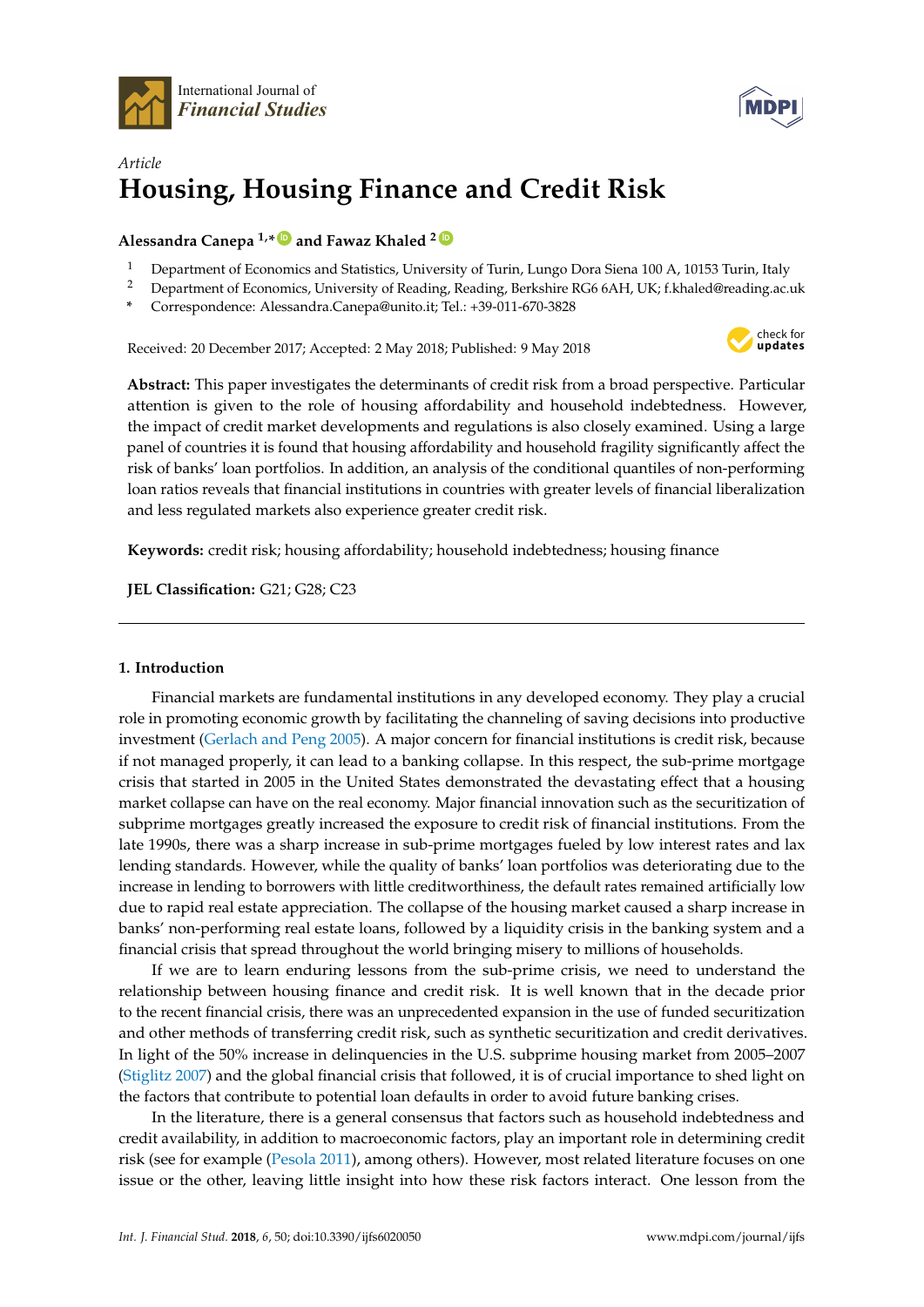sub-prime crisis is that these factors do not act in isolation, but mutually reinforce each other (see [Matheson](#page-21-1) [2013;](#page-21-1) [Reinhart and Rogoff](#page-22-2) [2008;](#page-22-2) [Minshkin](#page-21-2) [2011;](#page-21-2) among others).

Against this background, in this paper we take a broader view of the issue and consider the relationships between housing, housing finance and credit risk. Using panel data from a large number of countries for the period 2001 to 2010, we first consider risk factors related to the demand side of the credit market such as household indebtedness, house prices and housing affordability. We then analyze risk factors related to the credit supply side and investigate how the evolution of financial liberalization and credit market regulations affect credit risk. Particular attention is given to the degree of financial liberalization of a country and the exposure to credit risk in relation to the housing market. The period under consideration is of particular interest as it allows us to include the effects of the recent financial crisis.

With respect to credit market demand, we first examine how factors relating to borrowing, such as housing affordability, affect credit risk by considering the performance of banks' non-performing loans (*NPL*). The questions we address in this article are: Is there a sizable effect of the cost of housing on credit risk? In other words, does a reduction of housing affordability lead to an increase in default rates? Also, the last few decades of economic growth have seen an enormous development in credit markets matched with a sharp increase in housing expenditure and household borrowing (see for example [\(Rinaldi and Sanchis-Arellano](#page-22-3) [2006\)](#page-22-3)). Accordingly, in this paper we investigate whether the increase of household indebtedness in the recent years has affected the exposure to credit risk of financial institutions. Credit risk is a major concern for the stability of the financial system, therefore it is not surprising that many empirical studies have considered this issue. However, most related literature considers the relationship between real estate prices and financial distress by arguing that a decrease in lending standards by financial institutions in good times may be blamed for an increase in credit risk (see for example [\(Dell'Ariccia et al.](#page-21-3) [2012\)](#page-21-3)). It seems to us that house prices are only one side of the coin, since owning or renting a property requires households to be able to afford it. According to [Andrews](#page-20-0) [\(1998\)](#page-20-0), an affordable house is one that costs no more than 30 per cent of the income of the household occupant, implying that buying or renting a house with acceptable standards at a cost should not overburden households' incomes for each income class. This means that a deterioration of housing affordability due to house price increase may affect borrowers' ability to pay their obligations, resulting in a higher probability of default. In light of this argument, housing affordability is a legitimate source of concern regarding a bank's loan performance. Gaining a better understanding of this issue is crucial because in most cases, despite the existence of collateral and the lender's legal protection, personal bankruptcy is costly for lenders. In this paper, we consider the issue of the relationship between the housing market and credit risk in a broader way using an indicator of housing affordability that includes the cost of renting as well as the cost of owning a property. In doing so, we are able to investigate the effect of housing affordability on credit risk from a larger perspective than most related empirical works.

Another fundamental player in credit risk is household indebtedness. The sharp increase in housing expenditure and household borrowing in many developed countries has raised concerns about a parallel rise in household financial fragility that in turn may affect credit risk. Assuming a high correlation among real estate markets, household vulnerability and credit risk is reasonable in light of the following two considerations. First, loans to real estate markets comprise somewhere between one third and more than half of bank loan portfolios in most developed countries. Second, the prevailing use of properties for collateral-based loans forms an important channel between the two markets. Indeed, the collapse of several banks, the primary activity of which was real estate financing, raises the question of whether the stability of banks is connected to changes in real estate market conditions and suggests the need for more efforts to quantify the actual impact of the real estate markets on the quality of banks' loan portfolios. Changes in indicators such as "debt to income" ratio or "mortgage to income" ratio are clearly linked with financial problems; an increase in the level of household indebtedness is a sign of an increased proportion of financially constrained households.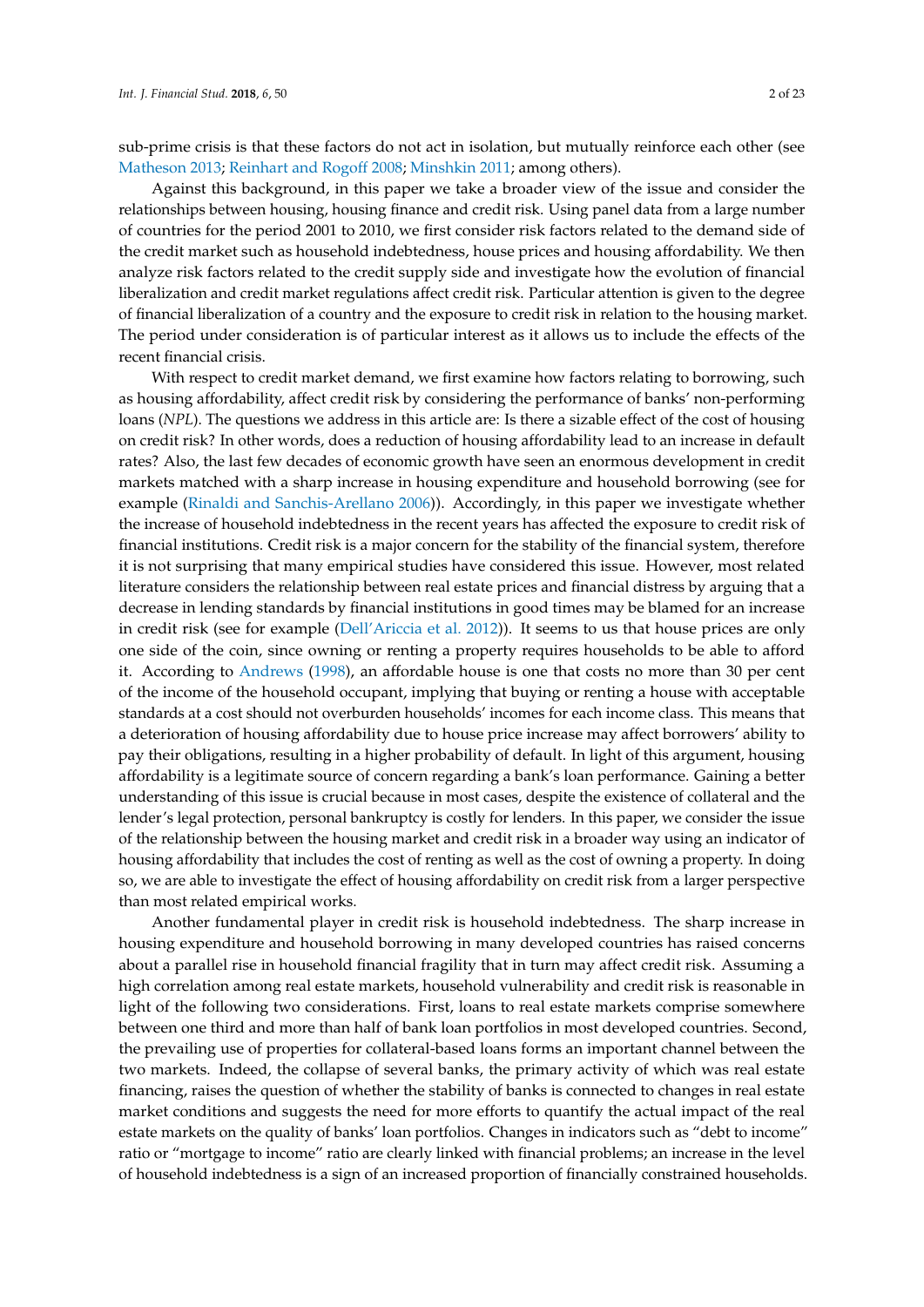Therefore, household indebtedness may be used to investigate the relationship between real estate price fluctuations and credit risk.

Coming now to credit supply, there is a wide consensus in the literature that the origin of an increase in indebtedness is related to the deregulation of financial markets that occurred in many countries during the first part of the 1980s (see for example [\(Girouard and Blondal](#page-21-4) [2001\)](#page-21-4)). On the one hand, the deregulation process boosted competition among financial institutions, prompting them to improve their efficiency. On the other hand, market imperfections may affect the risk-taking behavior of financial institutions. In an efficient world, bank lending rates should reflect the true default risk for the underlying assets and bank profitability; therefore a bank's lending policy should be driven by its risk appetite. This, however, no longer holds when the attitude toward the risk of financial institutions changes over the cycle (see for example [\(Hott](#page-21-5) [2011\)](#page-21-5)), or when a bank faces distorted incentives in taking lending decisions. For instance, disaster myopia, herding behavior, perverse incentives and principal-agent problems may lead to mistakes in the bank credit policy in an expansionary phase. This, combined with the loose regulatory framework under which banks operate, may excessively increase borrower's debt levels and result in an increase in problematic loans. Thus, in this paper we aim to investigate the relationship between financial market developments, the housing market and credit risk. Accordingly, the questions we address in this work are: Is there evidence that financial liberalization has affected the performance of banks' loan portfolios? To what extent has the increase of ratio of credit provided to private sector affected the evolution of *NPL*? Is it actually the case that the risk appetite of financial institutions changes over the real estate cycle? As a corollary to our investigation we consider the impact of the regulatory system on the risk of banks' loan portfolios. Credit risk is, by definition, conditional on the regulatory framework under which banks operate. In this paper we distinguish between financial market regulations and the regulatory framework relating to the housing market. With respect to the former, a large body of literature asserts that financial institutes are more driven by risk-taking behavior in a less-regulated financial environment (see for example [\(Favara and Imbs](#page-21-6) [2015\)](#page-21-6)). With respect to the latter, regulations on property markets may constitute a legal impediment to collateral enforcement, therefore affecting the risk of loan portfolios. Finally, since different countries have different patterns of financial developments over time as well as different regulatory frameworks, after having estimated a number of dynamic panel models, we turn our attention to country idiosyncratic effects. By conducting an analysis by quantile, we are able to discriminate the impact of the risk factors by groups of countries in relation to their risk profile.

The main findings of this paper can be summarized as follows. In general, the recent rise of debt ratios in relation to the housing market has put the banking sector in a riskier financial position. Our analysis reveals that a greater household debt burden translates into a higher probability of credit default. Similarly, the deterioration in housing affordability associated with increased deregulation poses a severe risk to the financial system. In particular, it is found that countries which score high in terms of financial liberalization and low on the level of regulations also experience greater credit risk.

The outline of the paper is as follows. Section [2](#page-2-0) provides some theoretical background. Section [3](#page-5-0) introduces the models under consideration and the estimation procedure used in the empirical analysis. Section [4](#page-8-0) reports the estimation results of the main empirical analysis. Section [5](#page-13-0) provides some further analysis on the effects of financial liberalization and regulation on credit risk, and finally, Section [6](#page-18-0) concludes.

## <span id="page-2-0"></span>**2. The Determinants of Credit Risk**

#### *2.1. House Prices and Credit Risk*

Credit risk is closely related to the real estate market. This is due to the high dependence of real estate markets on banking products, in addition to using properties as collateral for loans. A growing number of empirical studies have found that depreciation in property prices can severely reduce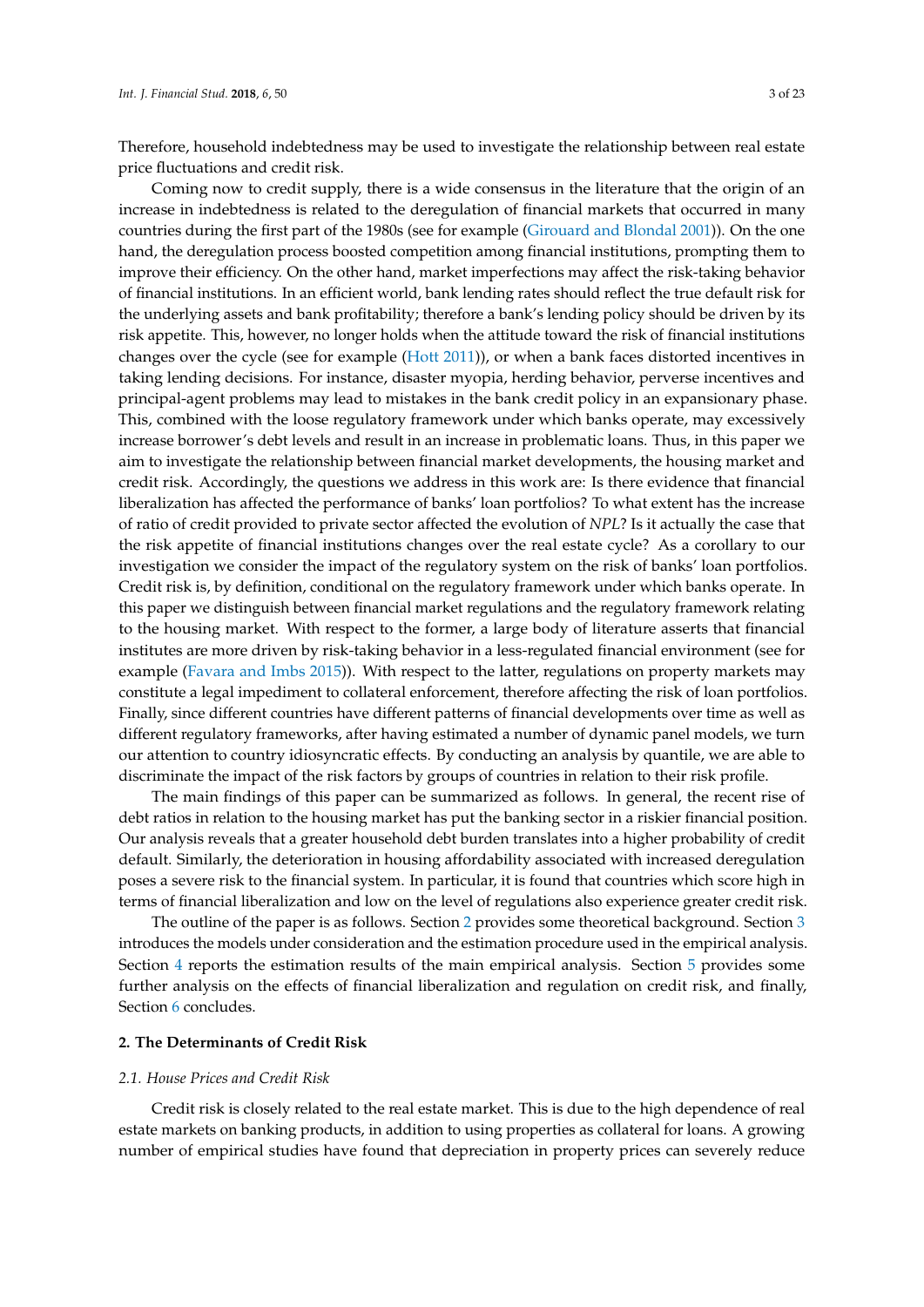the quality of banks' assets and negatively impact on their profitability, therefore reducing their lending capacity.

In the literature, two competing hypotheses have been put forward about the effects of house prices on credit risk: the "collateral value hypothesis" (see for example [\(Daglish](#page-21-7) [2009\)](#page-21-7)) and the "deviation hypothesis" (see for example [\(Gerlach and Peng](#page-21-0) [2005\)](#page-21-0)). Authors that supported the collateral value hypothesis argue that rising house prices boost bank capital by increasing the value of houses owned by banks and the value of the collateral pledged by borrowers. According to this hypothesis, real estate prices should therefore be negatively related to credit risk. On the other side, the deviation hypothesis postulates a positive relationship between house prices and credit risk. The rationale underlying this hypothesis is that persistently rising real estate prices induces larger exposure and the accumulation of risky assets in banks due to excessive lending to risky borrowers at cheap rates. Relaxing lending standards in good times drives up both credit and house prices, while a tightening of standards puts downward pressure on house prices. When house prices fall and lending standards for new loans tighten, homeowners with low or negative equity will increasingly be driven to default, thus increasing the *NPL*. In an influential paper, [Bernanke et al.](#page-20-1) [\(1996\)](#page-20-1) suggest that endogenous developments in the financial market can greatly amplify the effects of small income shocks. [Bernanke et al.](#page-20-1) [\(1996\)](#page-20-1) call this amplification mechanism the "financial accelerator" or "credit multiplier". In this model, the credit market channel may form part of the monetary transmission mechanism. The model focuses on the macroeconomic effects of imperfections in credit markets. Such imperfections generate premia on the external cost of raising funds, which in turn affect borrowing decisions. The model predicts that endogenous developments in credit markets, such as variations in net worth or collateral, amplify and propagate shocks to the real economy. A positive shock to economic activity causes a rise in housing demand, which leads to a rise in house prices and so an increase in homeowners' net worth. This decreases the external finance premium, which leads to a further rise in housing demand and also spills over into consumption demand. Therefore, variations in collaterals such as house prices have an important effect on household consumption. Following a similar argument, [Hott](#page-21-5) [\(2011\)](#page-21-5) develops a model where credit and real estate cycles are produced by irrational expectations on the part of banks. The author develops a partial equilibrium model that allows analyzing the role of banks' expectations on real estate price cycles. [Iacoviello](#page-21-8) [\(2005\)](#page-21-8) and [Calza et al.](#page-21-9) [\(2007\)](#page-21-9) use a similar general equilibrium model to describe the link between loans, real estate prices and economic performance. [Marcucci and Quagliariello](#page-21-10) [\(2008\)](#page-21-10) found that house prices are positively related to *NPL* in the short term, which supports the view that wealth could be used as a buffer against unexpected shocks or as collateral to facilitate access to credit (see also [Borio and Lowe](#page-20-2) [2002;](#page-20-2) [Pesola](#page-22-1) [2011\)](#page-22-1).

## *2.2. Housing Affordability and Household Vulnerability*

Housing affordability also plays a crucial role in credit risk. From a theoretical perspective, dealing with demand for durable goods is similar to demand for non-durable goods. Thus, demand for houses requires essentially both willingness to purchase (or rent) a house and housing affordability. However, unlike demand for non-durable goods, a deterioration of housing affordability can have important consequences on credit risk. In general, housing affordability involves the households' ability to reasonably meet their mortgage obligations in a way that does not prevent them from accessing the basic necessities of life. This raises a question concerning the effect of changes in housing affordability on the ability of borrowers to fulfil their obligations, and consequently on the likelihood of them becoming defaulters.

Closely related to housing affordability and credit risk is the issue of household vulnerability. From the lenders' point of view, issuing a loan depends primarily on the borrower's ability to pay back their debts, which is highly influenced by the borrower's financial fragility. Indeed, borrower vulnerability is used by banks when assessing loan demanders' qualifications for a loan. [Jappelli et al.](#page-21-11) [\(2008\)](#page-21-11) investigate whether indebtedness is associated with increased financial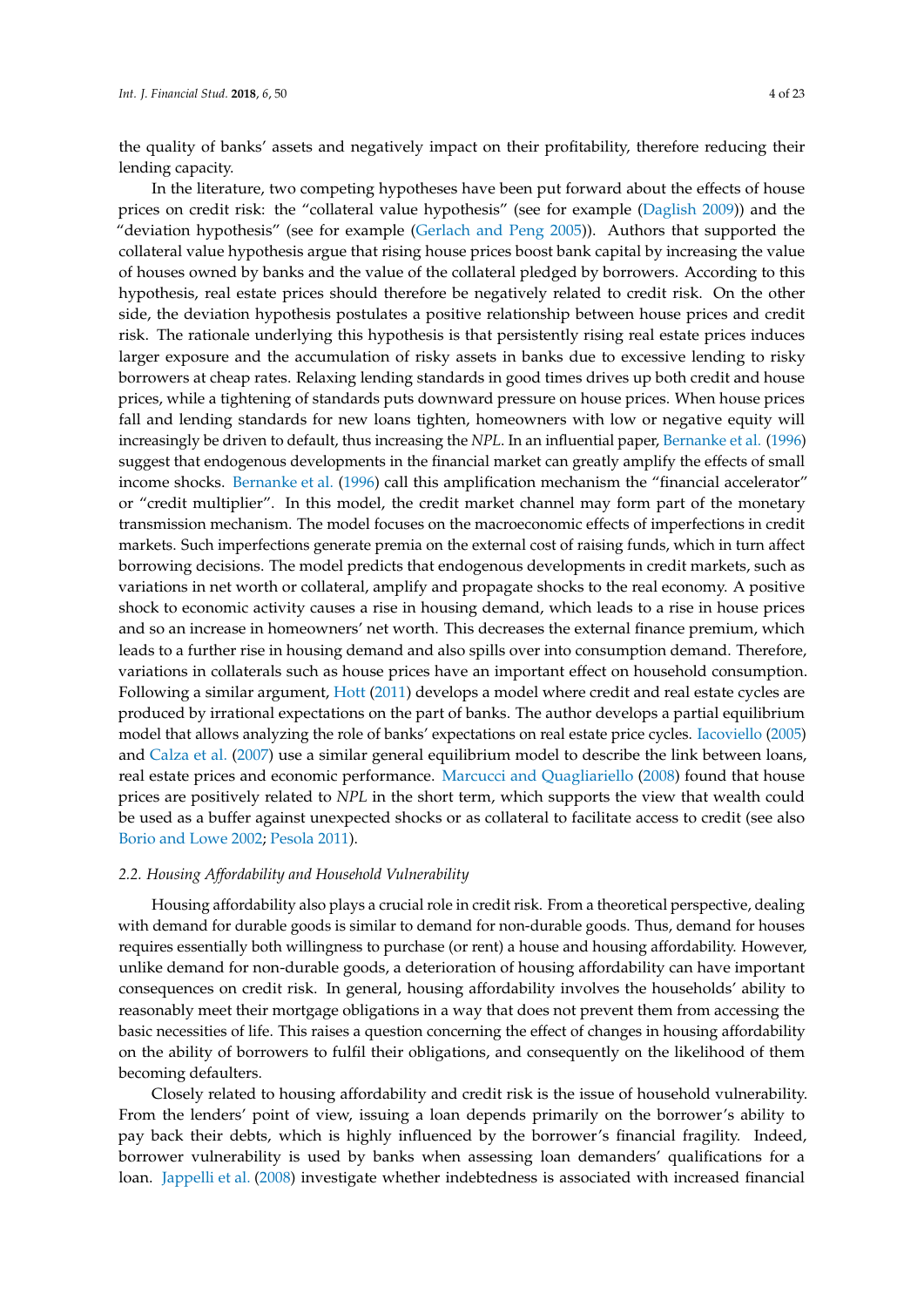fragility, as measured by the sensitivity of household arrears and insolvencies to macroeconomic shocks, and found that insolvencies tend to be associated with greater household' indebtedness. Similarly, [Rinaldi and Sanchis-Arellano](#page-22-3) [\(2006\)](#page-22-3) showed a high association between indebtedness and the performance of banks' loans.

## *2.3. Financial Systems*

There is now general consensus in the literature that financial liberalization of the mortgage market increases credit risk (see for example [\(Demirguc-Kunt and Detragiache](#page-21-12) [1998;](#page-21-12) [Kaminsky and](#page-21-13) [Reinhart](#page-21-13) [1999\)](#page-21-13)). However, the mechanism through which financial liberalization affects the housing market and credit risk is still subject of debate. The theoretical literature suggests that financial liberalization may influence bank risk through bank competition. On the one hand, the "competition-fragility" hypothesis suggests that higher bank competition following liberalization reduces banks' charter value and increase banks' opportunities to take risks (see for example [\(Keeley](#page-21-14) [1990\)](#page-21-14)). Also, according to this line of thought the information asymmetries in financial markets are greater when transactions take place among agents separated by physical and cultural distances [\(Stiglitz](#page-22-4) [2000\)](#page-22-4). On the other hand, other theoretical models postulate a positive association between competition and credit risk. According to the "competition-stability" hypothesis, more bank competition may reduce bank risk if banks charge lower interest rates to borrowers and diminish their incentives to shift into riskier projects [\(Boyd and De Nicol](#page-20-3)ò [2005\)](#page-20-3). Therefore, increases in bank competition would be a channel through which liberalization may even reduce credit risk.

Perhaps, even more to the point, there seems to be a significant gap between the lively theoretical discussion on the effect of financial liberalization and the paucity of available empirical literature investigating the structural changes in financial market, in particular in the mortgage market, and how this has affected credit risk. Noticeable exceptions are provided by [Muellbauer and Murphy](#page-22-5) [\(1997\)](#page-22-5), who found that the financial liberalization of the mortgage markets in the UK led to structural changes in the real estate market. A similar result was found by [Iacoviello and Minetti](#page-21-15) [\(2008\)](#page-21-15), who found that the sensitivity of house prices to monetary policy shocks in several Northern European countries has increased over time, possibly in relation to the process of financial deregulation.

#### *2.4. Property Market Regulations*

Housing markets often feature strong government intervention. This involvement typically takes the form of direct subsidies (e.g., housing allowances, public housing), tax incentives (e.g., mortgage interest deduction), and market regulations (e.g., tenure protection legislation), among other policy instruments. There are several reasons for this activist role of the government. First, it is claimed that housing markets are inefficient and need counterbalancing government actions to achieve pareto efficiency [\(Borsch-Supan](#page-20-4) [1994\)](#page-20-4). A second reason, more political, is the belief that housing is a primary need and that society should support housing if individuals cannot afford it. Third, supporting housing investment is often used by government as a welfare tool to redistribute income and wealth. However, government regulations and judicial frameworks may affect the ability of financial institutions to manage credit risk effectively. For example, home ownership protection legislation or any other judicial impediments to collateral enforcement lessen a bank's ability to implement legal proceedings against borrowers or to receive assets in payment of debt and will also affect collateral execution costs in loan loss provisioning estimations. The impact of costs associated with legal proceedings and the average length of such proceedings should affect the credit risk of financial institutions.

The effects of regulations on credit risk has been the subject of an intense political debate during the recent financial crisis that originated in the United States following the collapse of the housing market. Public opinion has also pointed at the involvement of government-sponsored enterprises (GSEs) Fannie Mae and Freddie Mac in the subprime mortgage market as bearing responsibility for the financial crisis. However, to our knowledge, there are no studies analyzing the relation between property market regulation and credit risk or cross-country heterogeneity regarding the importance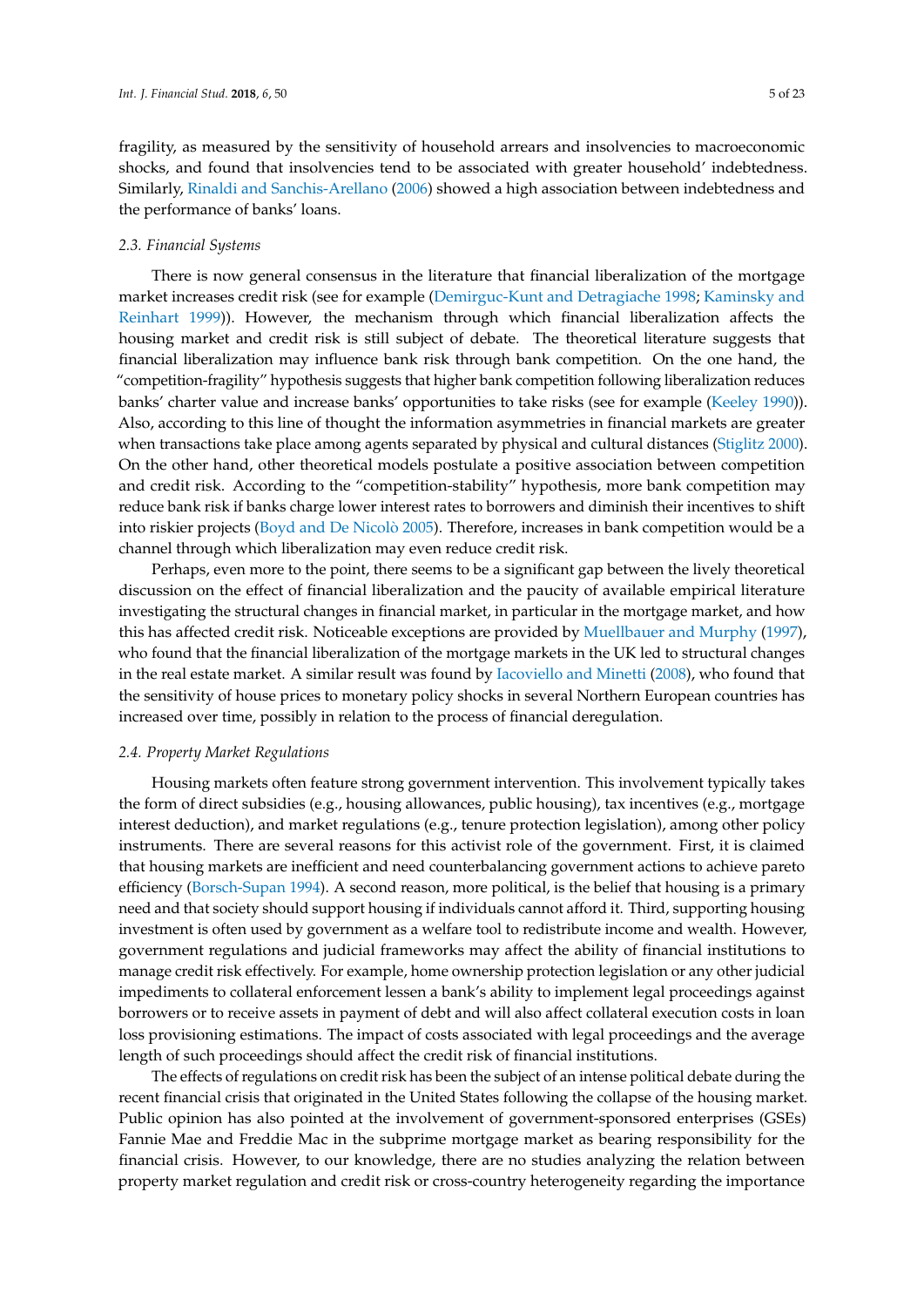of legal and institutional characteristics in channeling credit risk. In this study we aim at narrowing the gap.

#### *2.5. Macroeconomic Factors*

Finally, the academic literature on credit risk provides evidence that suggests a strong link between credit risk and macroeconomic fundamentals. In this line of research, there is a general consensus that expansionary phases of the business cycles feature lower *NPL*, as both consumers and firms face a sufficient stream of income to service their debts, whereas the opposite is true during contraction phases. For example, [Louzis et al.](#page-21-16) [\(2012\)](#page-21-16) found that the quality of lending for households varies inversely with *GDP* growth rate and house prices, and positively with the unemployment rate and the short-term nominal interest rate. Similarly, [Salas and Saurina](#page-22-6) [\(2002\)](#page-22-6) provide empirical evidence of a significant negative contemporaneous effect of *GDP* growth on *NPL* and conclude that there is a fast transmission mechanism of macroeconomic fundamental shocks and the ability of economic agents to service their loans. From a theoretical point of view, the primary macroeconomic determinants of *NPL* may be selected from the theoretical literature of life-cycle consumption models. [Lawrance](#page-21-17) [\(1995\)](#page-21-17) considers a type of [Modigliani and Miller](#page-22-7) [\(1963\)](#page-22-7) model and introduces explicitly the probability of default. This model implies that borrowers with low income have a higher rate of default due to an increased risk of facing unemployment and being unable to settle their debt obligation. Additionally, in equilibrium, banks charge higher interest rates to riskier clients. [Rinaldi and Sanchis-Arellano](#page-22-3) [\(2006\)](#page-22-3) extend Lawrence's model by assuming that agents borrow in order to invest in real or financial assets. The authors' findings support the view that the probability of default depends on current income and the unemployment rate, which in turn depends on the uncertainty regarding future income and lending rates.

#### <span id="page-5-0"></span>**3. The Empirical Investigation**

In this section, the empirical models and econometric methods that were used to investigate the research questions under consideration are described. We start our investigation by considering how risk factors relate to the demand side of the credit market. We then consider the supply side and investigate how factors such as financial liberalization and credit market regulations affect credit risk.

#### *3.1. Housing Market, Household Fragility and Credit Risk*

As seen in the previous section, the role of housing affordability and household indebtedness are expected to play a significant role in determining financial institutions' credit risk. The important works by [Iacoviello](#page-21-8) [\(2005\)](#page-21-8) and [Calza et al.](#page-21-9) [\(2007\)](#page-21-9), among others, point out that there is a close relationship between housing prices and credit risk. Accordingly, we investigate the following model

$$
NPL_{i,t} = \alpha NPL_{i,t-1} + \sum_{j=0}^{1} \beta_{1j} Y_{i,t-j} + \sum_{j=0}^{1} \beta_{3j} W_{i,t-j} + \varepsilon_{i,t}
$$
\n(1)

where *NPLi*,*<sup>t</sup>* is the natural log of "*NPL* to gross loans ratio" of the country *i* at time *t*. The error term  $\varepsilon_{i,t} = \mu_i + v_{i,t}$  includes an idiosyncratic component  $\mu_i$  and an unobserved heterogeneity component  $v_{i,t}$ . The vector  $Y_{i,t} = [GDP_{i,t}, IR_{i,t}, UR_{i,t}]$  refers to risk factors related to the macroeconomic fundamentals. In particular, *Yi*,*<sup>t</sup>* includes: real domestic product per capita growth (*GDPi*,*t*), unemployment rate  $(UR_{i,t})$  and real interest rate  $(IR_{i,t})$ . Finally, the vector  $W_{i,t} = [HD_{i,t}, HC_{i,t}, HA_{i,t}, HP_{i,t}]$  includes a number of variables used in the model to investigate the effects of the housing market on credit risk. We discuss these variables below.

In order to investigate the effect of household indebtedness on *NPL*, two proxies were used. Namely, the ratio of "household debt to net disposable income" (*HDi*,*t*) and the ratio of "household housing consumption to household housing disposable income" (*HCi*,*t*) were considered. The former indicator has been used in many empirical works as a proxy for household debt (see for example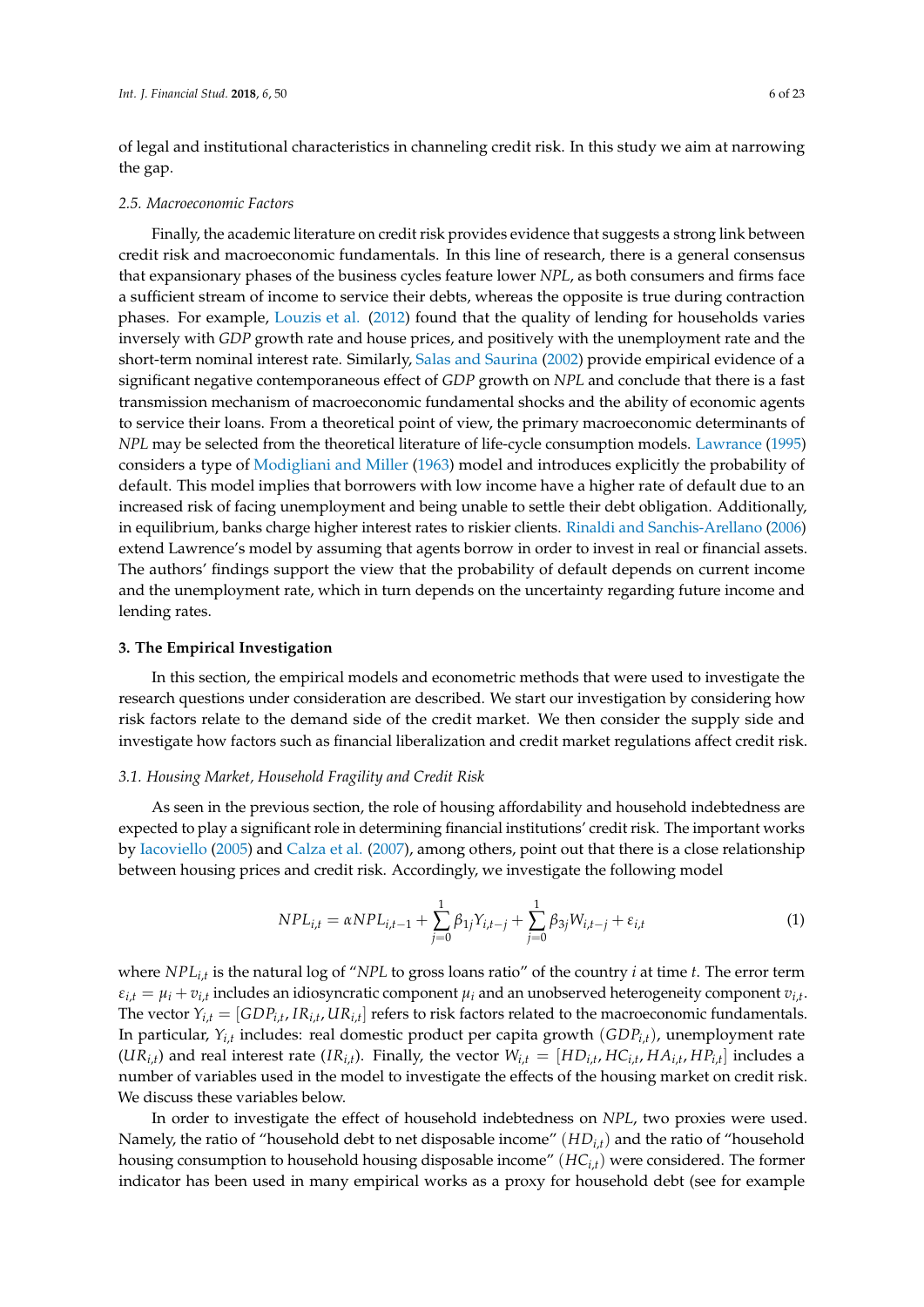[\(Jappelli et al.](#page-21-11) [2008\)](#page-21-11)). The theoretical literature suggests that household borrowing can be explained within the demand–supply framework. For example, the life-cycle model and permanent income hypotheses consider the demand side by modelling consumer spending as a function of expected lifetime earnings. According to this well-known model, households aim at smoothing consumption over time to maximize utility, despite varying incomes in different periods. In practice however, consumption may be affected by current income rather than permanent income. By explicitly introducing a default option into the lifecycle consumption model, [Lawrance](#page-21-17) [\(1995\)](#page-21-17) shows that the possibility of default influences the current level of consumption and the type of borrowing constraints households are likely to face. In light of these arguments, considering household debt as a risk factor may prove to be an important determinant of credit risk. The latter indicator has been included to reflect household housing expenditure. The choice of this risk factor relies on the fact that an important channel for the impact of property prices on the economy is through consumption. Furthermore, property price fluctuations affect consumption through credit availability (see, for example, [\(Bernanke and Gertler](#page-20-5) [1995\)](#page-20-5)). Therefore, a depreciation in consumption driven by a decline in property prices is likely to positively influence households' default decisions.

In addition to the risk factors above, the growth rate of house prices in real terms (*HPi*,*t*) is considered. House prices may play an important role as risk factors because real estate is used as collateral to reduce the agency costs associated with borrowing to finance housing investment and consumption. The choice of house price as a risk factor is based on three considerations: (i) house prices are closely related to the business cycle, this leads to substantial variation in households' collateral position over the cycle and therefore cycle-related changes in the quality of a banks' loan portfolio; (ii) the amount of secured borrowing to finance consumption is closely related to the property value that is used as collateral; and (iii) the spread of mortgage rates over the interest rate varies with the collateral position of each household, thus affecting credit risk. These arguments suggest that households' use of housing equity as collateral may be important in explaining variations in credit risk.

Consistent with the definition of housing affordability proposed by [MacLennan and Williams](#page-21-18) [\(1990\)](#page-21-18), we used two proxies to indicate housing affordability, namely "price-to-income" ratio and "price-to-rent" ratio. The rationale for the choice of these variables relies on the fact that both these ratios can provide valuable information on the average household's ability to afford housing as well as give insights into the performance of housing markets. In general, high values for "price-to-income" and "price-to-rent" ratios may be a signal of overvalued house prices and rents, in which case households would find it difficult to own or rent a house. However, due to the high correlation between these two variables (the calculated correlation coefficient is above 90%), and with the aim of reducing the number of regressors in the estimation, we used principal component analysis over these two indicators to construct a composite measure of housing affordability. The resulting risk factor is referred to as *HAi*,*<sup>t</sup>* . Details of the principal component analysis are reported in Table [A1](#page-19-0) of Appendix [A.](#page-19-1) The resulting risk factor is referred to as *HAi*,*<sup>t</sup>* . Details of the principal component analysis are reported in Table [A1](#page-19-0) of Appendix [A.](#page-19-1)

## *3.2. Financial Developments, Credit Market Regulation and Credit Risk*

Having specified a model for the demand side of credit-risk-related factors, we now turn our attention to the supply side. Following the pioneering work of [Barrell et al.](#page-20-6) [\(2010\)](#page-20-6) (see also [Berger et al.](#page-20-7) [2004\)](#page-20-7) we considered factors related to the evolution of credit market structures in addition to the housing market. With this target in mind, the model in Equation (2) was modified as follows

$$
NPL_{i,t} = \alpha NPL_{i,t-1} + \sum_{j=0}^{1} \beta_{1j} Y_{i,t-j} + \sum_{j=0}^{1} \beta_{3j} Z_{i,t-j} + \varepsilon_{i,t}
$$
 (2)

where the elements of the vector  $Y_{i,t}$  are defined as in Equation (2), whereas the vector  $Z_{i,t} = [FD_{i,t}, CMR_{i,t}, RPS_{i,t}]$  replaces the vector  $W_{i,t}$  in Equation (2). The vector  $Z_{i,t}$  refers to a number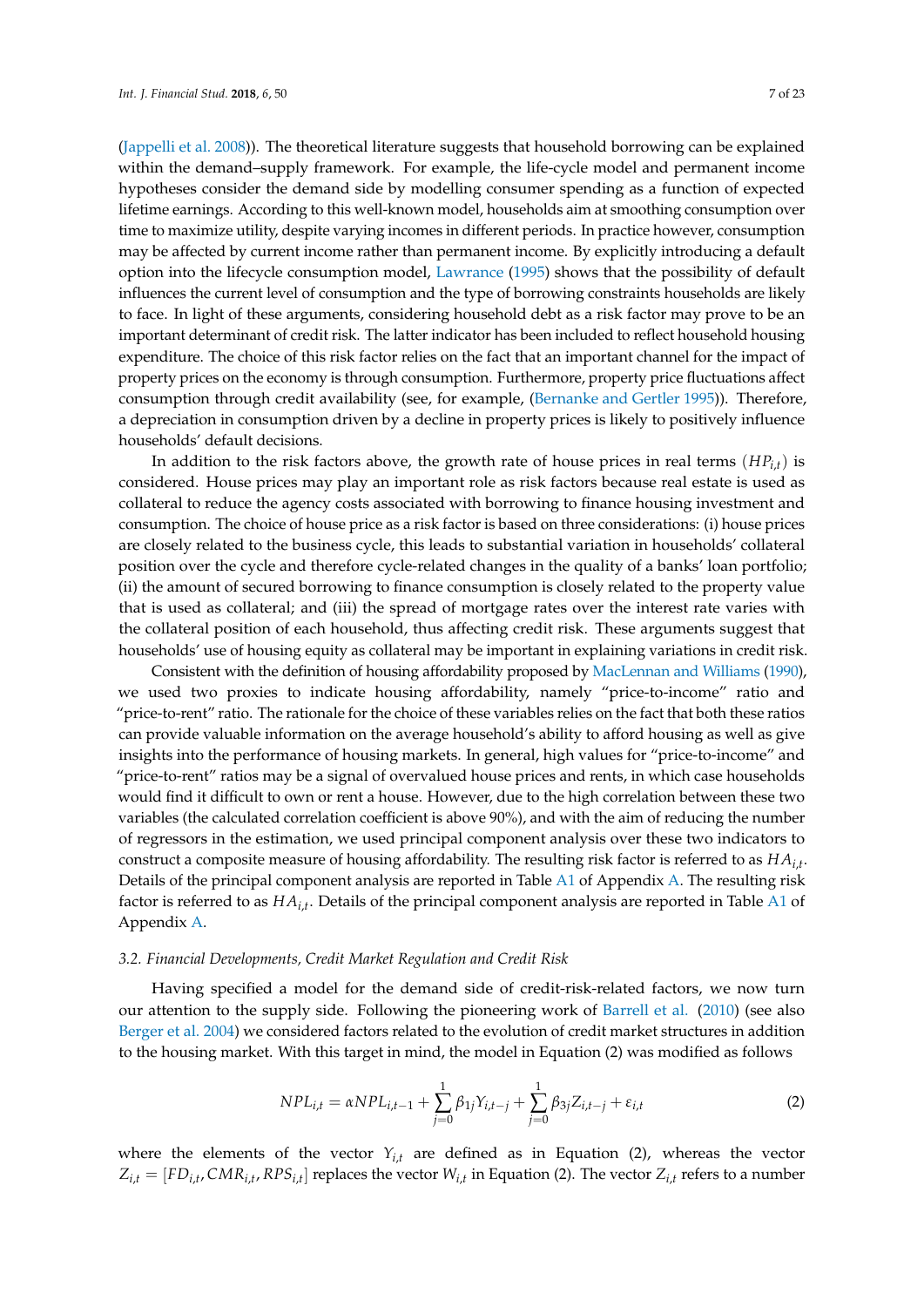of risk factors relating to the effect of financial liberalization and regulations on credit risk. We discuss the elements of the vector  $Z_{i,t}$  below in turn.

In the related literature, the choice of a proxy for financial developments has been quite controversial. Several authors in this regard advocate the use of monetary aggregates to reflect both the size and depth of the financial sector. However, monetary aggregates have been widely criticized for being a poor measure in the case of developing financial systems. Furthermore, monetary aggregates have been subject to criticism for reflecting the magnitude of transactional services delivered by the financial sector rather than its efficiency in channeling funds from depositors to borrowers (see for instance [\(Fry](#page-21-19) [1997\)](#page-21-19)). As an alternative measure of financial developments, the ratio of "domestic credit provided to the private sector to GDP" has been widely advocated in empirical studies to reflect financial developments (see for example [\(King and Levine](#page-21-20) [1993\)](#page-21-20)). The usefulness of this indicator is twofold. First, it is limited to credit allocated to the private sector that allows the efficient use of funds. Second, it is an accurate indicator of the financial institutions' savings provided to the private sector, since it does not account for the proportion of credit assigned by the central banks. However, the use of this ratio as sole indicator of financial developments may not capture the role of mortgages in the financial system. For this reason, we increment the model with the ratio of "mortgages to GDP" to account for the effect of banks' mortgage lending behavior. Since housing loan shares constitute the bulk loan portfolios of banks in most developed countries, this ratio can be considered to reflect banks' lending behavior for housing-related activities. As before, principle component analysis was undertaken in order to obtain a composite indicator able to reflect financial developments, which included banks' mortgage lending behavior. The resulting financial developments indicator is referred to as *FDi*,*<sup>t</sup>* . Note that the details on the principal component analysis are provided in Appendix [A.](#page-19-1)

In addition to  $FD_{i,t}$ , the vector  $Z_{i,t}$  contains a composite indicator meant to capture risk factors relating to different aspects of credit market regulation. Namely, the variable *CMRi*,*<sup>t</sup>* is a composite indicator of credit market regulations consisting of: (i) the number of private versus government ownership of banks; (ii) the ratio of government borrowing related to private borrowing; and (iii) the level of interest rate controls and the magnitude of negative real interest rates, if existent. Changes in regulations in a given country may change the banks' risk taking behavior and hence affect the probability of credit risk. Therefore, the covariate *CMRi*,*<sup>t</sup>* broadly speaking measures the restrictions under which banks operate. We then test for the direct impacts of another component of regulations that concerns specifically the real estate market. In particular, we consider how property sale restrictions, which measure the costs of transferring ownership of a property<sup>1</sup>, denoted as  $RPS_{i,t}$ , affect changes in *NPL*. Legal or judicial impediments to collateral enforcement influence a bank's ability to commence legal proceedings against borrowers or to receive assets in payment of debt and also affect collateral execution costs in loan loss provisioning estimations. Therefore, regulatory and judicial frameworks relating to the housing market may influence the banks' *NPL* strategy and their ability to reduce *NPL*.

To estimate the models in Equations (1) and (2), we adopted a dynamic panel approach suggested in [Arellano and Bond](#page-20-8) [\(1991\)](#page-20-8) and generalized by [Arellano and Bover](#page-20-9) [\(1995\)](#page-20-9) and [Blundell and](#page-20-10) [Bond](#page-20-10) [\(1998\)](#page-20-10). In the estimation procedure of Equations (1) and (2), we accounted for the persistence of *NPL* and any measurement error by taking the first difference of the natural logarithm of *NPL* as the dependent variable. In the following, we use a dynamic specification allowing for the inclusion of the lagged dependent variable in the empirical model, which accommodates for the autocorrelation in the error term. In the estimation we use the available lags of the dependent variables and the lagged values of the exogenous regressors as instruments. The variables considered as endogenous were instrumented using the lagged values of the variables. Furthermore, in order to avoid potential problems of correlation between the lagged dependent variable and the error term,

Zero-to-ten ratings are constructed for (i) the time cost; and (ii) the monetary cost (measured as a percentage of the property value) of transferring ownership (see [Gwartney et al.](#page-21-21) [2017\)](#page-21-21).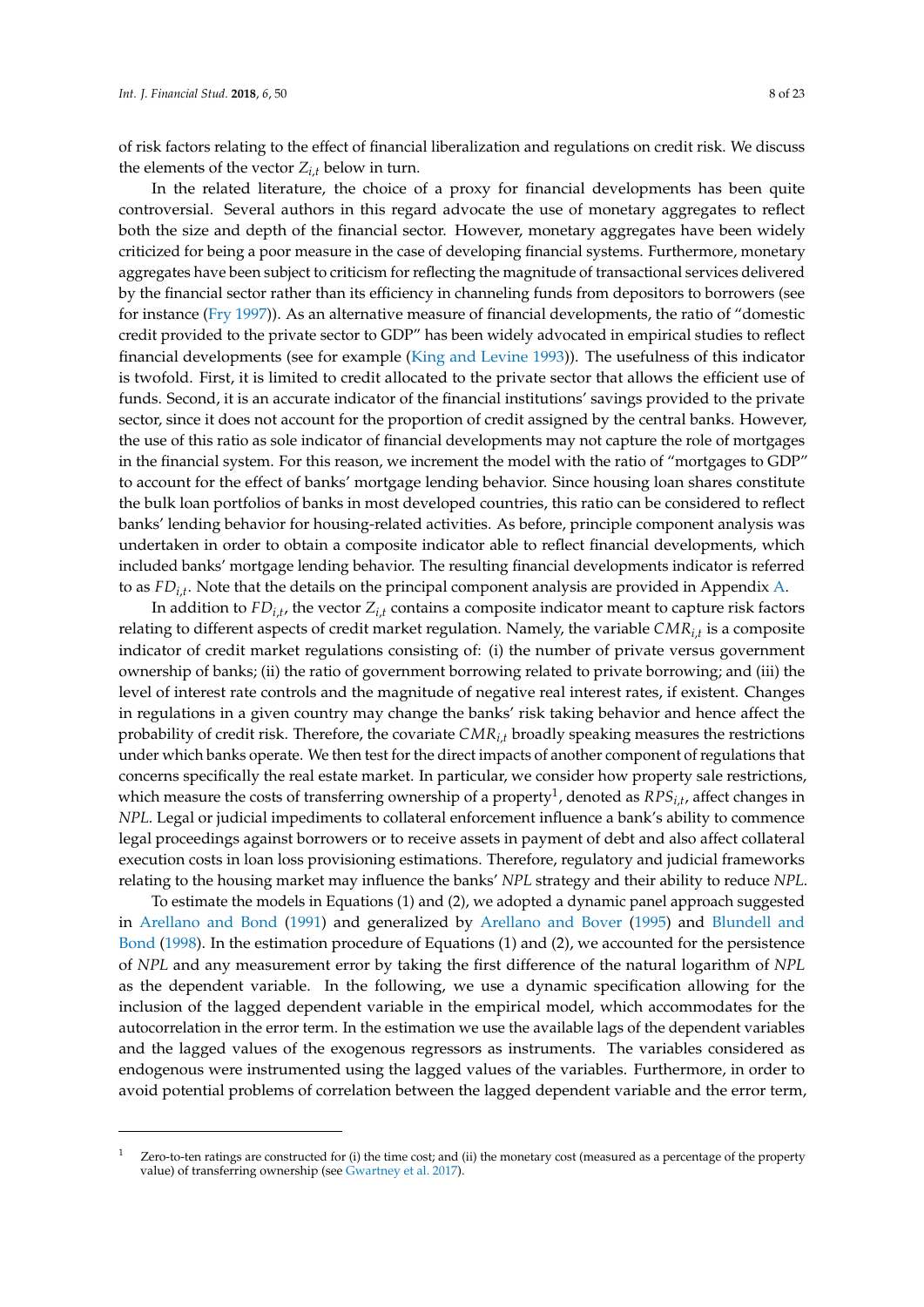we used the two-step generalized method of moments (GMM) estimation with instrumental variables. In the estimation, the number of instruments is always kept below the number of groups in all our GMM specifications.

The difference GMM estimator delivers consistent estimators of the parameters in Equations (1) and (2) and it is asymptotically more efficient than the one-step estimator often used in the literature (see [Arellano and Bond](#page-20-8) [1991;](#page-20-8) [Blundell and Bond](#page-20-10) [1998\)](#page-20-10). It also relaxes the assumption of homoscedasticity in the error term, which is often too restrictive in the empirical data. However, the two-step GMM estimation procedure relies on the estimated residuals and it may impose a downward bias on the estimated standard errors in small samples. To overcome this shortcoming, we used the finite sample correction for the two-step covariance matrix as given in [Windmeijer](#page-22-8) [\(2005\)](#page-22-8) to estimate the standard errors.

As the consistency of the GMM estimators relies upon the assumption that the instruments are exogenous, we consider two specification tests to investigate the reliability of this crucial assumption. The first specification is the [Hansen](#page-21-22) [\(1982\)](#page-21-22) test of the over-identification of restrictions, which evaluates the joint validity of the instruments. The second inference procedure is the Sargan specification test, which can be computed using a regression with instrumental variables and involves constructing a quadratic form based on the cross-product of the residuals and exogenous variables. Under the null hypothesis that the over-identifying restrictions are valid, the test statistic is asymptotically distributed as a  $\chi^2$  random variable with ( $m - k$ ) degrees of freedom, where  $m$  is the number of instruments and *k* is the number of endogenous variables. Failure to reject the null hypothesis implies that the instrumental variables are suitable instruments.

Coming to the model misspecification tests, we assess the fundamental assumption of the serially uncorrelated structure of the error term by testing the null hypothesis that the first differences of the error term are not AR(1) correlated. Failure to reject the null hypothesis of no first order autocorrelation indicates that the model is not well specified. Finally, the AR(2) test statistic is used to test the second-order autocorrelation of the residuals. Rejection of the null hypothesis of AR(2) test implies heterogeneous cross-section dependence, and thereby the inconsistency of GMM estimators.

#### <span id="page-8-0"></span>**4. Data and Empirical Results**

For the empirical investigation, we used a balanced panel dataset of 23 countries over the period of 2000–2012. The sample includes countries that suffered major housing market contractions during the recent financial crisis, but also reflects a broad spectrum of financial development patterns, heterogenous levels of financial vulnerability and different housing market structures. The countries included in the sample are: Australia, Austria, Belgium, Canada, Czech Republic, Denmark, Estonia, Finland, France, Germany, Ireland, Italy, Japan, Luxembourg, The Netherlands, New Zealand, Norway, Poland, Portugal, Spain, Switzerland, the United States and the United Kingdom.

Our balanced panel data were compiled from several sources. The World Development Indicators from the UK Data Service (UKDS) and the Financial Soundness Indicators from the IMF and World Bank supply data of the *NPL* ratio on annual frequency, but for different time periods. Therefore, the data were retrieved primarily from the UKDS and extended from the other two sources. The probable differences in methodology between the three sources were accounted for by matching values of *NPL* over the overlapping periods. Real residential property prices were obtained from different national statistical offices. Data for real interest rates, ratio of household debt to disposable income, consumption to disposable income and housing affordability were accessed from the Organization for Economic Co-operation and Development (OECD). Finally, data on financial liberalization were obtained from the Fraser Institute's Economic Freedom of the World database.

Table [1](#page-9-0) reports the variables with the expected signs and reports the descriptive statistics. Before presenting the models below, we briefly summarize the expected signs of the different risk factors included in the empirical estimation.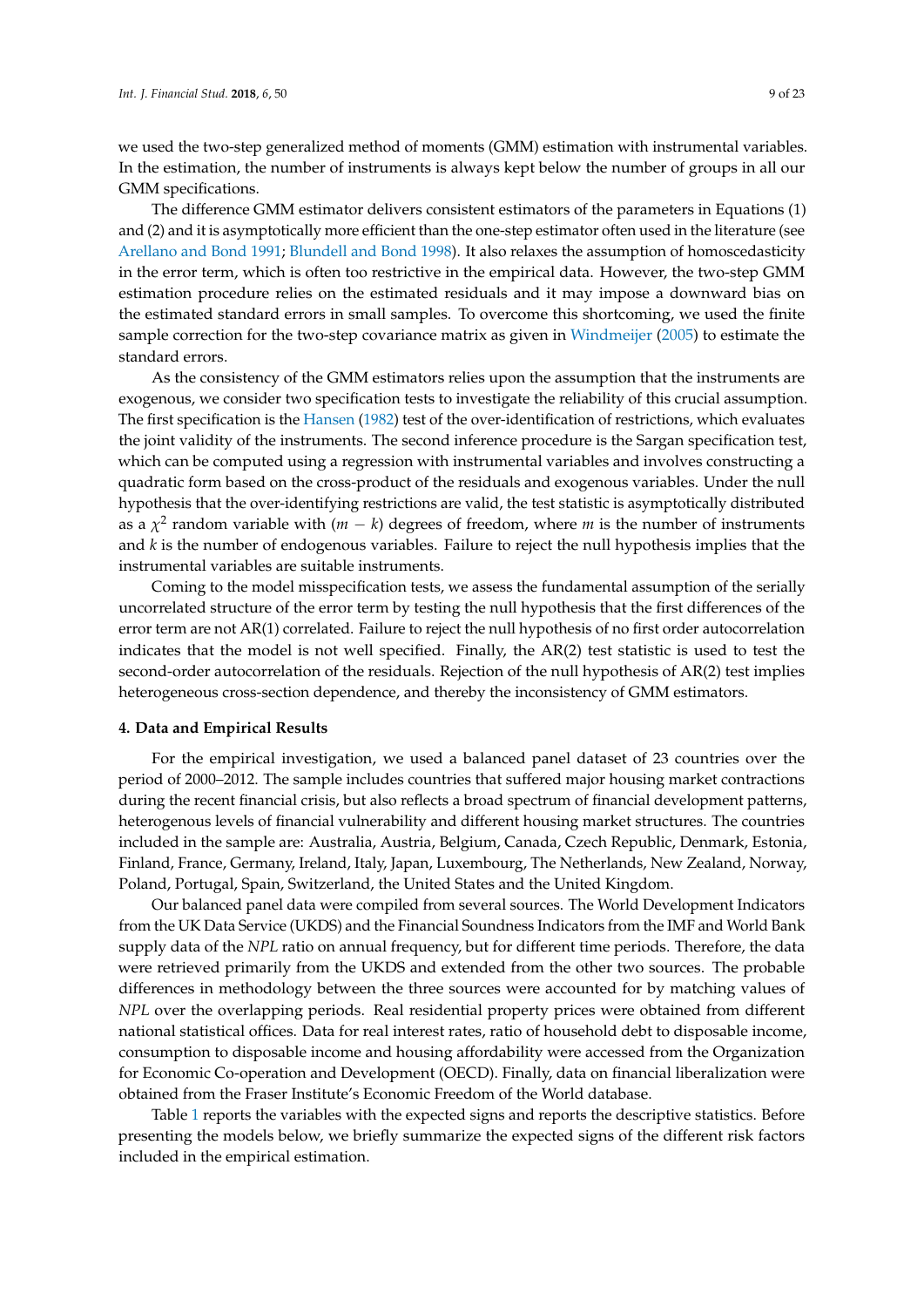<span id="page-9-0"></span>

| Acronym     | Sign                     | Mean   | <b>Std. Deviation</b> |
|-------------|--------------------------|--------|-----------------------|
| $NPL_{i.t}$ |                          | 2.64   | 3.07                  |
| $UR_{i.t.}$ | $^{+}$                   | 7.03   | 3.53                  |
| $GDP_{i.t}$ |                          | 1.38   | 2.86                  |
| $IR_{i.t.}$ | $^{+}$                   | 2.88   | 8.19                  |
| $HP_{i.t.}$ | $-/-$                    | 4.40   | 1.55                  |
| $HD_{i.t.}$ | $^{+}$                   | 132.81 | 64.82                 |
| $HC_{i.t.}$ | $^{+}$                   | 17.58  | 2.31                  |
| $FD_{i.t}$  | $^{+}$                   | 0.00   | 1.39                  |
| $HA_{i.t}$  | $^{+}$                   | 0.00   | 1.32                  |
| $RPS_{i,t}$ | $\overline{\phantom{0}}$ | 7.87   | 1.30                  |
| $CMR_{i,t}$ |                          | 9.25   | 0.79                  |
|             |                          |        |                       |

#### *4.1. Dynamic Panel Data Estimations*

#### 4.1.1. Models with Household Credit Risk Factors

Table [2](#page-10-0) reports the estimated coefficients of Equation (1) along with statistical significance. For ease of interpretation asterisks, indicate the level of statistical significance of the estimated coefficients. Robust standard errors are reported in parenthesis.

Turning to the results, column 1 in Table [2,](#page-10-0) reports the estimated parameters of a baseline model, referred to as Model 1. This model with only macroeconomic fundamentals is used as a benchmark; then the other risk factors in Equation (1) were added sequentially and the estimation results reported in columns (3)–(5). Starting with *NPLt*−1, the coefficient of the lagged dependent variable was highly significant, thus suggesting high persistence in *NPL* growth ratios. Also, the implication of the negative sign for the estimated coefficient of *NPLt*−<sup>1</sup> is that the *NPL* growth decreases when high ratios of *NPL* are observed in the previous year. This result may be attributed to write-offs. From Table [2](#page-10-0) it appears that *GDPi*,*<sup>t</sup>* and *GDPi*,*t*−<sup>1</sup> show high statistical significance and carry a negative sign. This finding indicates that an increase in *GDP* contributes to a decrease in *NPL* growth ratio, implying that an economy that is enjoying a stable rate of growth also increases a borrower's ability to service their debts. Looking now at *URi*,*<sup>t</sup>* and *URi*,*t*−<sup>1</sup> , the estimated coefficients carry a positive sign and are statistically significant, thus indicating a positive association between *NPL* and unemployment rate. The explanation of positive relationship relies on the fact that an increase in the unemployment rate negatively impacts borrowers' income and undermines their ability to pay back their contracted debts, or at least may provide an incentive to terminate their payments. From Table [2](#page-10-0) it appears that *IRt*−<sup>1</sup> is significant (although at 10%) and carries the correct sign. An increase of interest rate is likely to increase impaired loans by forcing borrowers to incur higher costs on the debts. This is turn might encourage them to default if these costs become unaffordable. Overall, the results in Model 1 are consistent with the consensus in the literature, which suggests that the contractionary phases of the business cycle are often accompanied by a greater credit risk (see [Louzis et al.](#page-21-16) [2012;](#page-21-16) or [Salas and Saurina](#page-22-6) [2002\)](#page-22-6).

Considering now Model 2, the estimated coefficients  $HP_{i,t}$  and  $HP_{i,t-1}$  are significantly different from zero and carry a negative sign. The estimated sign suggests that the collateral value hypothesis (see [Daglish](#page-21-7) [2009\)](#page-21-7) held for the data at hand. As seen in Section [2,](#page-2-0) the collateral value theory argues that rising house prices reduces the credit risk of the banks' loan portfolios by increasing the value of the houses owned by financial institutions and the value of the collateral pledged by borrowers. Thus, it suggests a negative relationship between house price changes and bank *NPL*. Note that, the covariate *URi*,*<sup>t</sup>* has been dropped from this and the remaining models as it was found to be not significantly different from zero.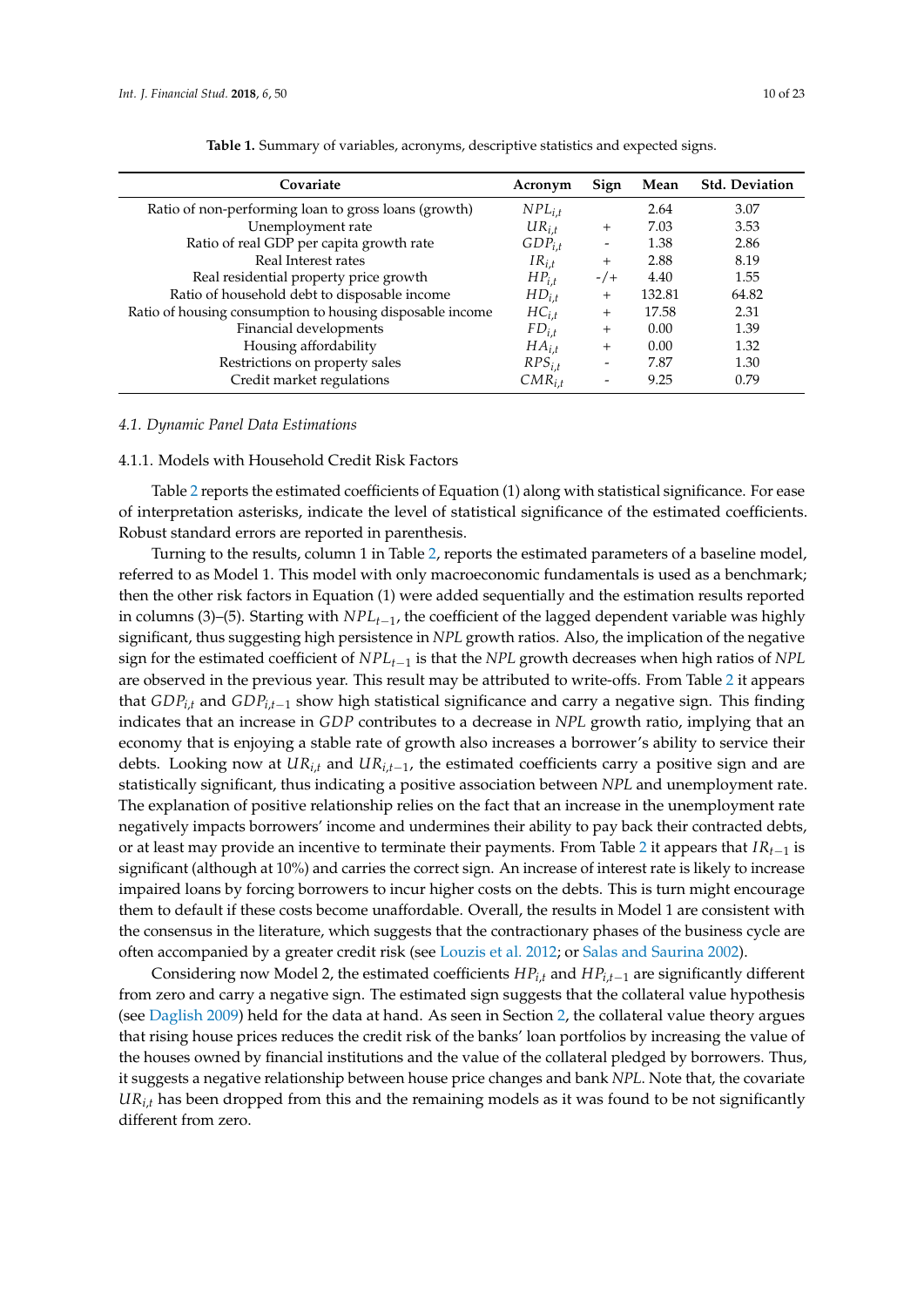| Dependent NPL <sub>i.t</sub> | Model 1                  | Model 2                 | Model 3                 | Model 4                 |
|------------------------------|--------------------------|-------------------------|-------------------------|-------------------------|
| $NPL_{i,t-1}$                | $-0.388**$<br>(0.043)    | $-0.164$ ***<br>(0.052) | $-0.516$ ***<br>(0.087) | $-0.527$ ***<br>(0.059) |
| $GDP_{i,t}$                  | $-0.203$ ***<br>(0.044)  | $-0.108$ ***<br>(0.009) | $-0.082$ ***<br>(0.006) | $-0.047$ ***<br>(0.008) |
| $GDP_{i,t-1}$                | $-0.0958$ ***<br>(0.023) | $-0.035$ ***<br>(0.009) | $-0.055$ ***<br>(0.004) | $-0.022$ ***<br>(0.005) |
| $UR_{i.t}$                   | $0.350***$<br>(0.106)    |                         |                         |                         |
| $UR_{i,t-1}$                 | $0.383***$<br>(0.143)    | $0.273$ ***<br>(0.073)  | 0.054<br>(0.045)        | $0.140***$<br>(0.033)   |
| $IR_{i,t-1}$                 | $0.220*$<br>(0.130)      | $0.369***$<br>(0.068)   | 0.002<br>(0.055)        | 0.0742<br>(0.047)       |
| $HP_{i.t}$                   |                          | $-0.014**$<br>(0.005)   |                         | $-0.020$ ***<br>(0.004) |
| ${\cal HP}_{i,t-1}$          |                          | $-0.070$ ***<br>(0.010) |                         | 0.005<br>(0.005)        |
| $HD_{i.t}$                   |                          |                         | $0.024$ ***<br>(0.009)  |                         |
| $HD_{i,t-1}$                 |                          |                         | $-0.012$<br>(0.007)     |                         |
| $HC_{i,t}$                   |                          |                         | $0.987***$<br>(0.042)   |                         |
| $HC_{i,t-1}$                 |                          |                         | $-0.455$ ***<br>(0.079) |                         |
| $HA_{i.t}$                   |                          |                         |                         | $-0.231**$<br>(0.098)   |
| $HA_{i,t-1}$                 |                          |                         |                         | $0.372$ ***<br>(0.132)  |
| Arellano-Bond test for AR(1) | 0.021                    | 0.094                   | 0.074                   | 0.097                   |
| Arellano-Bond test for AR(2) | 0.829                    | 0.598                   | 0.461                   | 0.388                   |
| Hansen test                  | 0.970                    | 0.730                   | 0.715                   | 0.619                   |
| Sargan test                  | 0.994                    | 0.945                   | 0.941                   | 0.772                   |

<span id="page-10-0"></span>**Table 2.** The impact of household debt and housing affordability on *NPL*. Estimation results for Equation (1).

Note: Estimated coefficients for Arellano–Bond two-step difference GMM estimation procedure with robust standard errors and finite sample correction. The *p*-values are reported for the misspecification tests. \* Significant at 10%; \*\* Significant at 5%; \*\*\* Significant at 1%.

In Model 3, the estimated coefficient for the covariates *HDi*,*<sup>t</sup>* and *HCi*,*<sup>t</sup>* was statistically significant and carried positive and negative signs for the contemporaneous and lagged estimated coefficients, respectively. These findings are in line with the theoretical model in [Lawrance](#page-21-17) [\(1995\)](#page-21-17), briefly mentioned in Section [2,](#page-2-0) and confirm that liquidity constraints can explain the default decisions of consumers (see also [Rinaldi and Sanchis-Arellano](#page-22-3) [2006\)](#page-22-3). In particular, the results indicate that high household indebtedness burdens borrowers and undermines their ability to settle their scheduled obligations in the short term. Indeed, the greater the household indebtedness burden, the higher the default probability due to potential difficulty in fulfilling their committed debts. Consequently, banks' loan portfolios are more likely to witness a higher volume of *NPL* growth. This can explain the positive sign of both *HDi*,*<sup>t</sup>* and *HCi*,*<sup>t</sup>* . However, over time, greater household indebtedness might warn lenders of the higher level of fragility of their borrowers and prompt more cautious lending standards to mitigate risky loans by adopting tighter lending terms on loans to households with high debts. Consequently,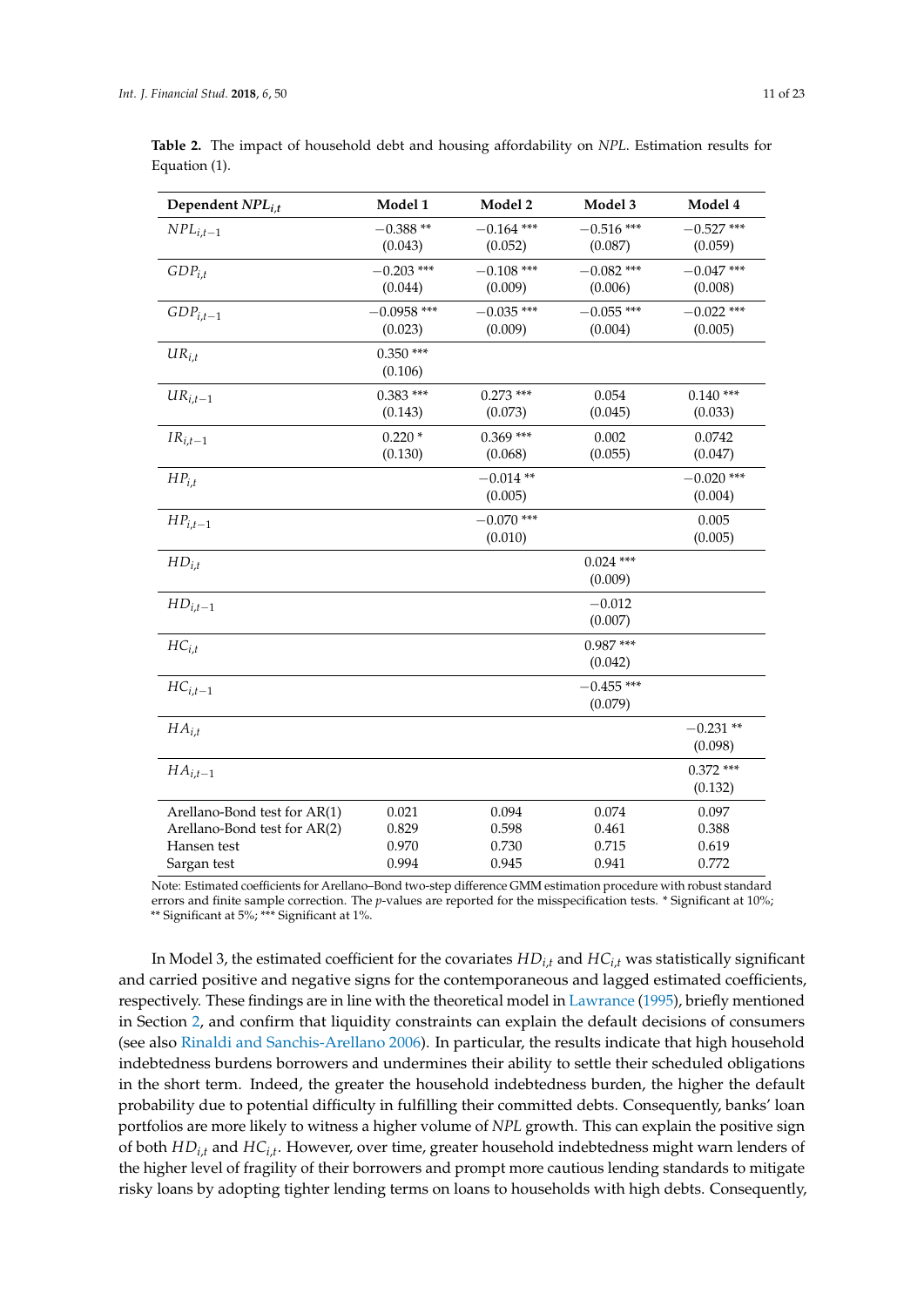more constrained access to loans helps to reduce the amount of *NPL*. This explains the negative sign for the estimated coefficient of *HDi*,*t*−<sup>1</sup> and *HCi*,*t*−<sup>1</sup> . The implication of these results is that financial institutions take time to react to borrowers' negative financial shocks.

Turning now to Model 4, from Table [2](#page-10-0) it appears that the estimated coefficient for *HAi*,*<sup>t</sup>* is statistically significant with a negative sign, whereas the lagged coefficient has negative sign. Therefore, an increase in housing affordability was found to reduce credit risk. In principle, housing becomes more affordable when either house prices (or rents) decrease or incomes increase; either case improves households' debt servicing ability, therefore reducing the credit risk. The positive sign of the estimated coefficient for *HAi*,*t*−<sup>1</sup> may be explained by theoretical models that suggest myopic behavior of banks or other types of irrational expectation models (see [Hott](#page-21-5) [2011\)](#page-21-5). According to this literature, when default rates on loans decrease, financial institutions are more optimistic about the creditworthiness of their customers. This leads to higher loan approval, which in turn leads to higher real estate prices and, according to the collateral value hypothesis, to lower default rates. However, when the rate of change of house prices gets too small to justify the high real estate price level, default rates start to increase again. Now the process is reversed and banks change their expectations, becoming more pessimistic about the risk to their loan portfolios. As a result, lending institutions impose tighter conditions on loans for households, pushing house prices down and leading to a higher volume of negative equity held by banks, which in turn causes higher *NPL* growth ratios. Similarly to the impact of household vulnerability, this implies that lenders take time to recognize the decline in housing affordability and adjust their lending policy by tightening lending terms to households with fragile financial health.

#### 4.1.2. Models with Credit Supply Risk Factors

Moving to the estimation of Equation (2), Model 1 in Table [3](#page-12-0) reports the estimated coefficients for the benchmark model as well as the proxy variables for financial developments. Note that the house price variable has been added to the baseline model. This is because sharp cyclical variations in real estate prices are expected to increase credit risk. Omitting this covariate from the model estimation procedure would induce an omitted-variable problem, leading to estimators that are biased. From Model 1, it appears that financial developments and banks' lending behavior have an important effect on the performance of loan portfolios, as the estimated coefficients of the proxy for financial developments are highly significant. However, the estimated coefficients of this covariate have a negative sign in the contemporaneous effect and a positive sign in the lagged effect. The implication of the positive sign for *FDi*,*t*−<sup>1</sup> is that the transmission mechanism of an increase in loans and mortgages on *NPL* is quite slow as it is binding only over time. Given the fact that mortgage contracts are usually issued over a long term, the negative consequences of excessive mortgage lending are supposed to appear with time delay. Note that the indicator for financial developments is a composite measure that includes the ratio of mortgages to GDP. This ensures that the proxy for financial liberalization takes into consideration the developments in the housing finance market.

All in all, the positive estimated coefficient of *FDi*,*t*−<sup>1</sup> supports the "competition-fragility" hypothesis rather than the "competition-stability" hypothesis (see Section [2\)](#page-2-0) thus suggesting that higher bank competition following liberalization increases banks' opportunities to take risks.

Coming now to Model 2 in Table [3,](#page-12-0) the estimated coefficients for *CRM* are statistically significant and carry a negative sign, demonstrating that underregulated financial systems are more prone to credit risk and banking sector instability. Similarly, the estimated signs for *RPS* are negative and significant. This result suggests that the regulatory frameworks relating the real estate market influence the banks' ability to reduce *NPL*. This may be due to the fact that legal or judicial impediments to collateral enforcement may influence a bank's ability to commence legal proceedings against borrowers or to receive assets in payment of debt and might also affect collateral execution costs in loan loss provisioning estimations.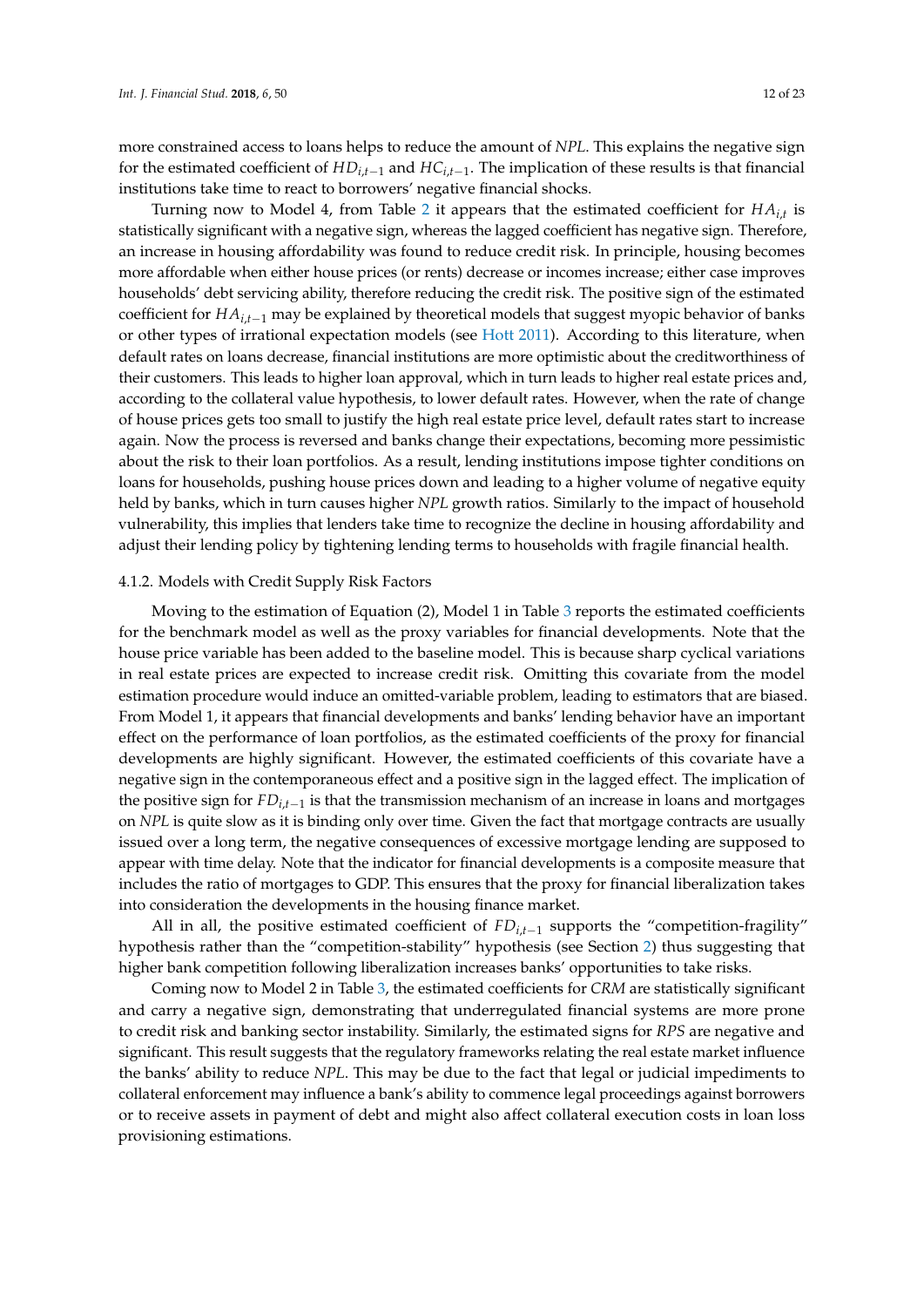| Dependent $NPL_{i,t}$                                                                                            | Model 1                          | Model 2                          | Model 3                          | Model 4                          |
|------------------------------------------------------------------------------------------------------------------|----------------------------------|----------------------------------|----------------------------------|----------------------------------|
| $NPL_{i,t-1}$                                                                                                    | $-0.018$<br>(0.029)              | $-0.419$ ***<br>(0.056)          | $-0.323$ ***<br>(0.074)          | $-0.015**$<br>(0.113)            |
| $GDP_{i,t}$                                                                                                      | $-0.112$ ***<br>(0.006)          | $-0.0314**$<br>(0.024)           | $-0.0941$ ***<br>(0.016)         | $-0.162$ ***<br>(0.044)          |
| $GDP_{i,t-1}$                                                                                                    | $-0.029$ ***<br>(0.003)          | $-0.016**$<br>(0.017)            | $-0.079$ ***<br>(0.022)          | $-0.115$ ***<br>(0.038)          |
| $UR_{i,t}$                                                                                                       |                                  | $0.192**$<br>(0.119)             | $0.292**$<br>(0.117)             | $0.541**$<br>(0.259)             |
| $UR_{i,t-1}$                                                                                                     | 0.052<br>(0.043)                 | $-0.124*$<br>(0.095)             | $0.0217**$<br>(0.056)            | $0.189*$<br>(0.128)              |
| $IR_{i,t-1}$                                                                                                     | $0.206**$<br>(0.097)             |                                  |                                  |                                  |
| $HP_{i,t}$                                                                                                       | $-0.008$<br>(0.005)              | $-0.022**$<br>(0.013)            | $-0.018**$<br>(0.024)            | $-0.035$ ***<br>(0.012)          |
| $HP_{i,t-1}$                                                                                                     | $-0.049$ ***<br>(0.017)          | $-0.016$ ***<br>(0.006)          | $-0.026*$<br>(0.028)             | $-0.018**$<br>(0.007)            |
| $FD_{i,t}$                                                                                                       | $-0.559$ ***<br>(0.200)          |                                  |                                  |                                  |
| ${\cal FD}_{i,t-1}$                                                                                              | $0.941***$<br>(0.049)            |                                  |                                  |                                  |
| $CMR_{i,t}$                                                                                                      |                                  | $-0.145$ ***<br>(0.031)          |                                  |                                  |
| $CMR_{i,t-1}$                                                                                                    |                                  | $-0.171$ ***<br>(0.049)          |                                  |                                  |
| $RPS_{i,t}$                                                                                                      |                                  | $-0.191$ ***<br>(0.057)          |                                  |                                  |
| $RPS_{i,t-1}$                                                                                                    |                                  | $-0.033$ ***<br>(0.056)          |                                  |                                  |
| $CMR * RPS_{i,t}$                                                                                                |                                  |                                  | $-0.0345$ ***<br>(0.004)         |                                  |
| $CMR * RPS$ <sub>i.t-1</sub>                                                                                     |                                  |                                  | $-0.015$ ***<br>(0.005)          |                                  |
| $FD * CMR_{i,t}$                                                                                                 |                                  |                                  |                                  | $-0.056$ ***<br>(0.016)          |
| $FD * CMR_{i,t-1}$                                                                                               |                                  |                                  |                                  | $-0.013$ ***<br>(0.013)          |
| Arellano-Bond test for AR(1) $p$ -value<br>Arellano-Bond test for AR(2) $p$ -value<br>Hansen test<br>Sargan test | 0.060<br>0.303<br>0.349<br>0.896 | 0.076<br>0.397<br>0.773<br>0.995 | 0.098<br>0.393<br>0.911<br>0.996 | 0.065<br>0.713<br>0.916<br>0.984 |

<span id="page-12-0"></span>**Table 3.** The impact of financial developments and regulations on *NPL*. Estimation results for Equation (2).

Note: Estimated coefficients for Arellano–Bond two-step difference GMM estimation procedure with robust standard errors and finite sample correction. The *p*-values are reported for the misspecification tests. \* Significant at 10%; \*\* Significant at 5%; \*\*\* Significant at 1%.

In Model 3, we investigate the joint effect of credit market regulations and restrictions on property sales on the growth of impaired loans by augmenting Model 2 with the interaction variable denoted as (*CMRi*,*<sup>t</sup>* ∗ *RPSi*,*t*). Similarly, Model 4 investigates the joint effect of credit market regulations and financial developments on *NPL* by constructing another interaction variable that captures the joint effect of the two risk factors. This is denoted as (*FDi*,*<sup>t</sup>* ∗ *CMRi*,*t*). From Table [3](#page-12-0) it appears that in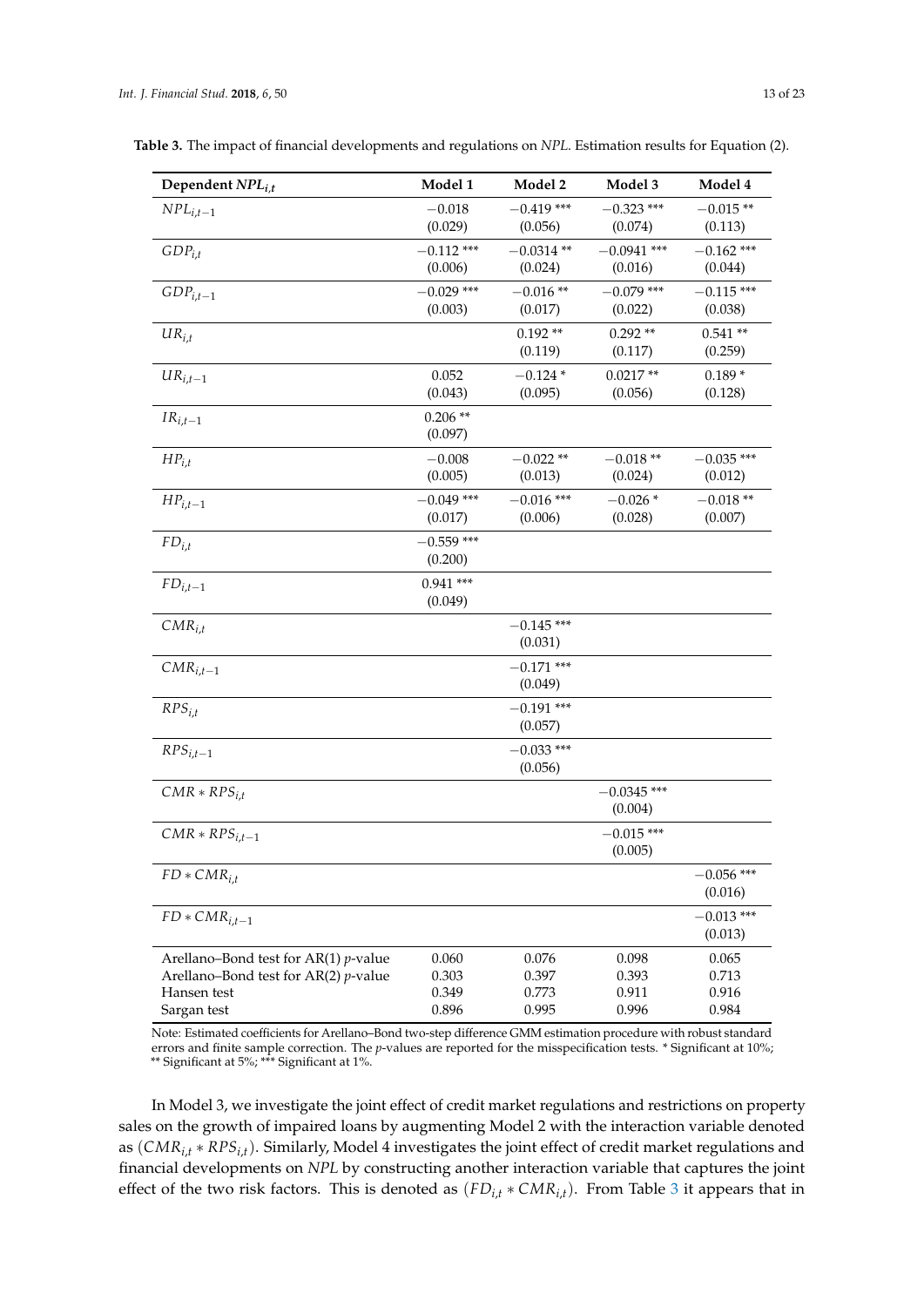both Model 3 and 4 the estimated coefficients are highly statistically significant, with a dominance of negative signs. The negative estimated signs in Model 3 indicate that imposing tighter regulations contributes to lower ratios of bad loans in the banks' loan portfolios, and hence more sustainable banking performance and financial system. Similarly, the negative estimated signs in Model 4 indicate that market liberalization can happen without an increase in credit risk provided that the credit markets are highly regulated. More importantly, the estimation outcomes of the last two models have important policy implications, suggesting that financial development policies, credit markets and housing market regulations do not have to offset each other. In contrast, each policy may overcome the shortcomings of the other. Therefore, our findings suggest that the regulation of financial markets and real estate markets should be designed in a wider policy framework, with tight cooperation between policymakers in the real estate market and the banking industry, in order to ensure a sustainable and sound banking system.

The bottom panel of Tables [2](#page-10-0) and [3](#page-12-0) report the model specification tests discussed in Section [3.](#page-5-0) The results show that all the estimated GMM models pass the misspecification tests as the null hypothesis AR(1) test is rejected (although at 10%) and the AR(2) null hypothesis in not rejected. Furthermore, the null hypotheses of the Hansen test and the Sargan test for the joint validity of the instrument set and overidentification restrictions are not rejected, confirming that the instruments are exogenous and not correlated with the error term. Overall, the misspecification tests in Tables [2](#page-10-0) and [3](#page-12-0) support to the validity of the instruments used in the estimation and suggest that the models are well specified.

Summarizing the results above, our analysis indicates that credit market developments can be important in explaining credit risk. In particular, larger credit availability due to increased credit supply can lead to an increase in external financial resources and hence to an increase in current consumption and greater level of household indebtedness. A higher debt ratio in turn amplifies the impact of macroeconomic shocks on household balance sheets and affects their ability of debt servicing. Since the large increase of debt can be attributed to an increase in mortgage finance in the context of dynamic housing markets, such amplifying effects can also emerge as a result of pronounced changes in house prices via the increase in the value of collateral. In this context, a higher level of debt implies a greater risk that households will face problems in servicing their debt and as a result a higher non-performing ratio. Our estimation results suggest that market regulations also play an important role in determining credit risk.

#### <span id="page-13-0"></span>**5. Further Empirical Investigation**

#### *5.1. Country Idiosyncratic Factors and Credit Risk*

Above, the relationship between financial market structure and *NPL* has been investigated. However, we consider a heterogeneous sample of countries with quite different histories of financial developments and financial regulatory structures. The deregulation process that started in the last few decades occurred in different countries at different paces. It is therefore of interest to consider whether different patterns of financial liberalization or heterogeneous housing market regulations have had an impact on the evolution of credit risk. Accordingly, questions of interest are: Is it actually the case that banks in countries with greater financial liberalization and fewer regulations also experienced higher credit risk? Or is it possible to establish a causal relation between credit risk and idiosyncratic regulatory systems by discriminating according to the degree of (de-)regulation? Also, does the attitude toward risk of financial institutions change over the cycle differently across countries? These empirical questions can be formulated as comparisons between the distribution functions of *NPL* and (de)-regulation variables corresponding to different groups in the population.

To tackle the research questions above, our first procedure relies on the concept of quantile shares, which allows us to investigate the properties of the distribution function of each variable under investigation. To be more specific, we consider the distribution function of each element of the vector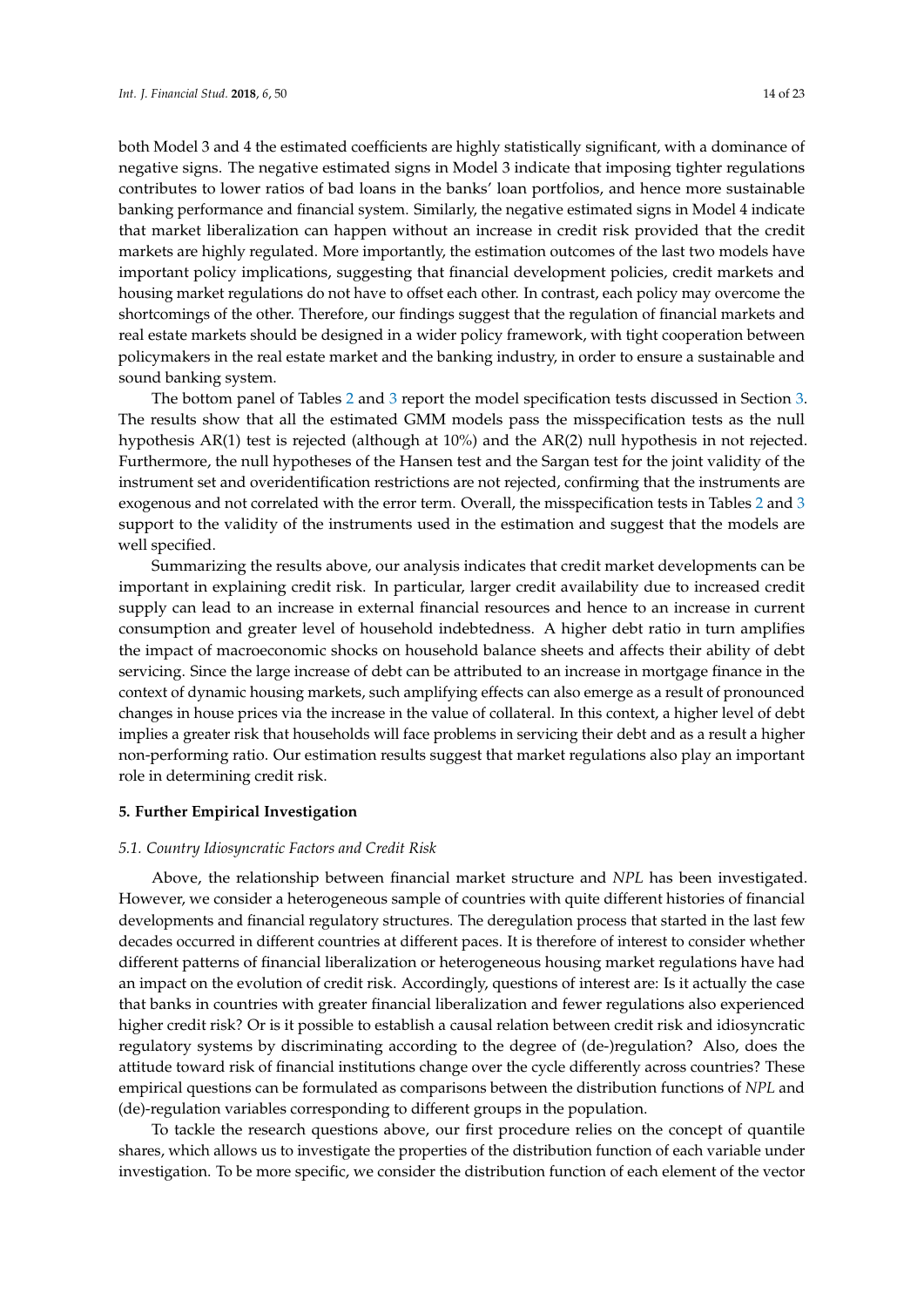*X* = [*NPL*, *FD*, *CMR*, *RPS*]. Note that to simplify the notation, the *i* and *t* subscripts for each variable were dropped from the equations. Let *j* (for  $j = 1, \ldots, 4$ ) be an element of the vector *X*, then for any *j* we can define  $F_i(X) = Pr\{X \le x\}$  as the distribution function of  $X_i$  and the quantile function as

$$
Q_j(p) = F^{-1}(p) = \inf\{x | F(x) \ge p\},\
$$

with  $p \in [0, 1]$ . In order to investigate the distribution of the element  $X_i$  we calculate the proportion of total outcome that falls into the quantile interval  $(Q_{j,p_{l-1}}, Q_{j,p_l})$ , for  $p_{l-1} \leq p_l$ , as

$$
S_j(p_{j,l-1}, p_{j,l}) = \frac{\int_{-\infty}^{Q_{p_l}} x dF(x) - \int_{-\infty}^{Q_{p_{l-1}}} x dF(x)}{\int_{-\infty}^{\infty} x dF(x)}.
$$
 (3)

The quantity in Equation (3) allows us to investigate the shares of total outcome pertaining to the population segment from relative rank  $Q_{j,p_{l-1}}$  to relative rank  $Q_{j,p_l}$  in the list of ordered outcomes.

The standard errors of the estimated quantile shares in Equation (3) can be quite cumbersome to calculate. Moreover, due to the small time series dimension of the panel dataset, the estimated standard errors and the estimated confidence intervals of the estimators of *S<sup>j</sup>* in Equation (3) may be inaccurate. To overcome this problem, the estimated standard errors of *S<sup>j</sup>* were obtained by using the non-parametric bootstrap method by resampling 1000 times from the empirical distribution of the *S<sup>j</sup>* in order to create the empirical analogue  $S_j$  and then calculate the estimated confidence interval lower and upper bounds. Due to the panel structure of the data, the resampling has been done in both the cross-sectional and temporal dimension (see for example [\(Kapetanios](#page-21-23) [2008\)](#page-21-23)).

Table [4](#page-14-0) reports the estimates of the quantile shares of each element of the vector *X*, as well as the estimated confidence intervals. In particular, in the first column, the quantiles under consideration are reported, whereas in columns 2–5 the estimated proportion of the total outcome that falls into each quantile is reported. For ease of interpretation, the proportions are reported as percentages, and the quantiles are expressed in term of percentile shares.

<span id="page-14-0"></span>

| Percentile | NPL               | <b>FD</b>         | <b>CMR</b>                 | <b>RPS</b>        |
|------------|-------------------|-------------------|----------------------------|-------------------|
| $0 - 25$   | 3.42              | 9.45              | 21.85                      | 19.54             |
|            | $[2.68 - 4.16]$   | $[8.10 - 10.79]$  | $[21.49 - 22.20]$          | $[18.74 - 20.34]$ |
| $25 - 50$  | 10.75             | 18.84             | 24.87                      | 24.55             |
|            | $[9.13 - 12.38]$  | $[18.12 - 19.56]$ | $[24.68 - 25.05]$          | $[24.28 - 24.83]$ |
| $50 - 80$  | 31.63             | 34.55             | 31.65                      | 31.89             |
|            | $[28.89 - 34.38]$ | $[33.23 - 35.87]$ | $[31.43 - 31.66]$          | $[31.47 - 32.32]$ |
| 80-100     | 54.18             | 37.15             | 21.62                      | 24.00             |
|            | $[49.87 - 58.48]$ | $[35.53 - 38.76]$ | $\left[21.41-21.83\right]$ | $[23.59 - 24.40]$ |

**Table 4.** Estimated proportions of total outcome by percentile share in percent.

Note: Estimated bootstrap confidence interval given in parenthesis. Confidence intervals calculated with a number of  $B = 1000$  bootstrap replications.

From Table [4](#page-14-0) it appears that *NPL* do not follow a uniform distribution. On the contrary, they are highly skewed toward the top quantile. In particular, more than 54% of *NPL* are concentrated in the top quantile, meaning that the top 20% of the countries had more than half of the proportion of *NPL* in the sample under consideration. On the other hand, countries in the bottom quantile only had approximately 3.42% of the *NPL* ratios. Incidentally, the distribution of *FD* seems to follow a similar pattern, although its distribution appears to be less left-tail skewed. To be more precise, from Table [4](#page-14-0) it appears that countries in the top quantile have approximately 37% of the total mortgages and credits to the private sector, whereas countries in the bottom quantile only have a percentile share of 9.45%. Looking at *CRM* and *RPS*, the distribution of the shares across quantiles appears to be more uniform.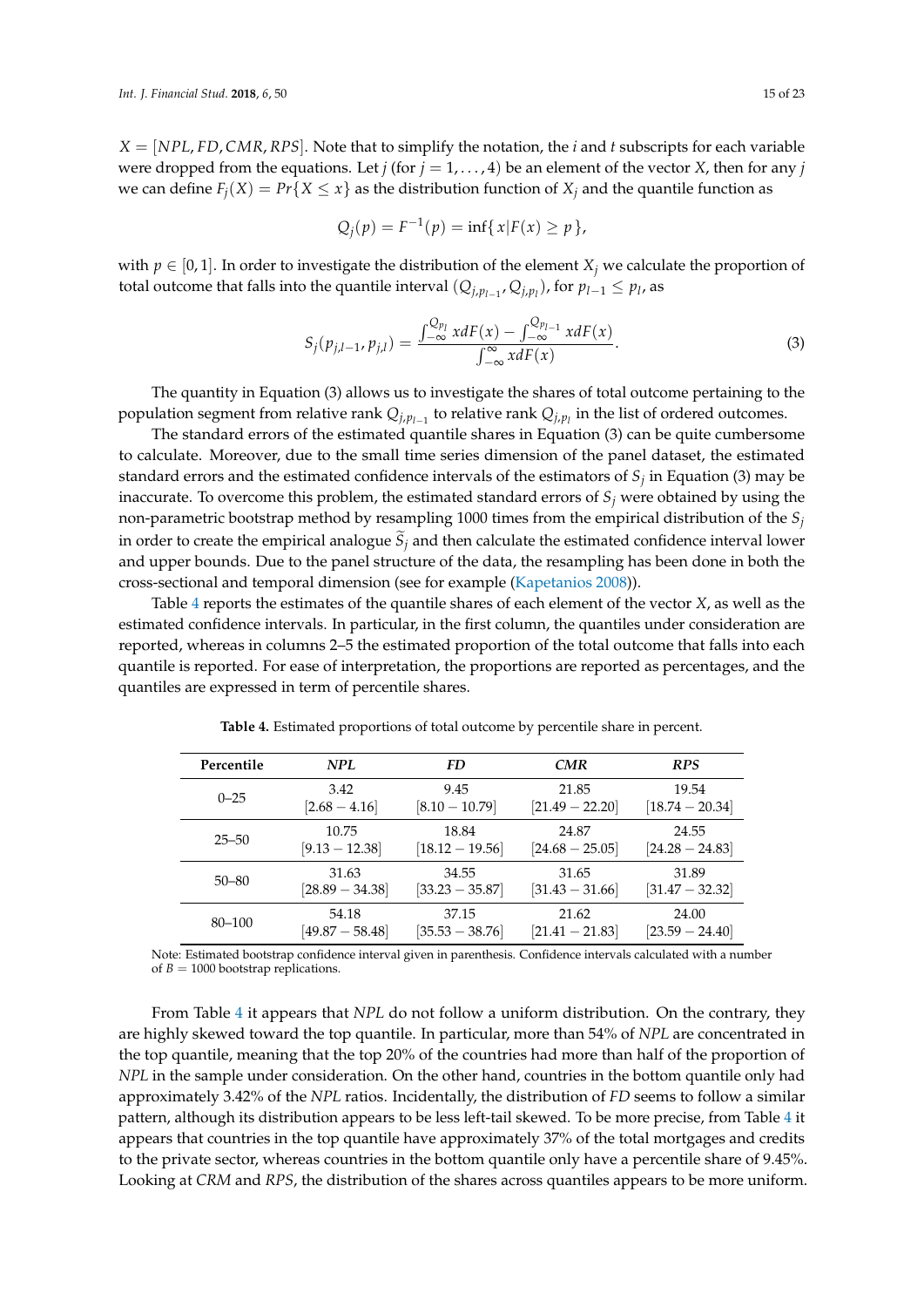This is probably due to the fact that all the countries in our sample are classified as developed countries and are likely to be bound by similar regulatory restrictions in term of credit market (e.g., Basel III Regulations) or real property sale regulations. Note that looking at the estimated confidence interval in Table [4,](#page-14-0) it appears that the bootstrap algorithm used to calculate the standard errors of the estimated quantile shares works quite well as it delivers small confidence intervals throughout the distribution of the variables under consideration.

## *5.2. Quantile-Based Estimation of Credit Risk*

From Table [4](#page-14-0) it appears that greater estimated shares of *NPL* are concentrated in countries that are in the top quantile in terms of financial developments. It is now of interest to move away from the analysis of individual distributions and establish a causal relation between the risk factors under consideration and credit risk. In this respect, in Section [4](#page-8-0) we were particularly interested in estimating the effects of the risk factors in vector *Z* of Equation (2) on the conditional mean of *NPL*. The econometric method used to estimate Equation (2) allows us to answer the question of whether or not the risk factors considered on the right hand of the equation affect the conditional mean distribution of *NPL*. However, in light of the results in Table [4,](#page-14-0) the focus on the conditional mean of the *NPL* distribution may hide important features of the relation between the risk factors under consideration and the level of credit risk faced by financial institutions. Accordingly, in this section we are interested in answering a related question: Does a one unit increase of a given the risk factor of vector *Z* in Equation (2) affects countries with a low ratio of *NPL* differently from countries with high ratio of *NPL*? In other words, do countries in the bottom quantile in terms of financial liberalisation or regulatory structure also experience a different impact on credit risk with respect to countries in the top quantile?

To consider whether the marginal effects of the risk factors in vector *Z* are different for countries that are in the top quantiles of the *NPL* distribution with respect to the countries that are in the bottom quantile we focus on the estimation of  $Q_{NPL_{i,t}}(NPL_{i,t} | Z_{i,t})$ , rather than considering  $E(NPL_{i,t} | Z_{i,t})$ , as done in Equation (2). Thus, the *p*-th conditional quantile function of the response *NPLi*,*<sup>t</sup>* of the *t*-th observation on the *i*-th country can be represented as

$$
Q_{NPL_{i,t}}(p|Z_{i,t}) = Z_{i,t}'\beta(p).
$$
 (4)

The model in Equation (4) can be estimated as a non-additive fixed effect panel as suggested in [Powell and Wagner](#page-22-9) [\(2014\)](#page-22-9). The advantage of this model is that unlike the quantile method for panel data with additive fixed effects, (see [Abrevaya and Dahl](#page-20-11) [2008;](#page-20-11) [Geraci and Bottai](#page-21-24) [2007\)](#page-21-24), the model in Equation (4) maintains the non-separable disturbance term associated with quantile estimation. In addition, the distribution of the non-separable disturbance term is allowed to have an unspecified distribution. The estimator  $\hat{\beta}$  in Equation (4) can be done by GMM by solving the optimization problem

$$
\hat{\beta}(p) = \operatorname{argmin}_{\beta} \hat{h}(\beta)' W \hat{h}(\beta), \tag{5}
$$

where  $\hat{h}(\beta)$  are the sample moments and *W* is a weighting matrix. As before, the two-step GMM estimation was used to estimate Equation (5) and the partial derivative:

$$
\hat{\beta} = \frac{Q_{NPL_{i,t}}(p|Z_{i,t})}{\partial Z_{i,t}},
$$

can be interpreted as the marginal change relative to the *p*-quantile of  $Q(\cdot)$  due to a unit increase in a given element of the vector *Zi*,*<sup>t</sup>* . As *p* increases continuously from 0 to 1, it is possible to trace the entire distribution of the *NPL* conditional on *Zi*,*<sup>t</sup>* .

Table [5](#page-16-0) reports the estimated parameters for the quantiles  $p \in \{0.25, 0.50, 0.80\}$  along with the associated standard errors. Note that quantiles above the 80th quantile were difficult to estimate,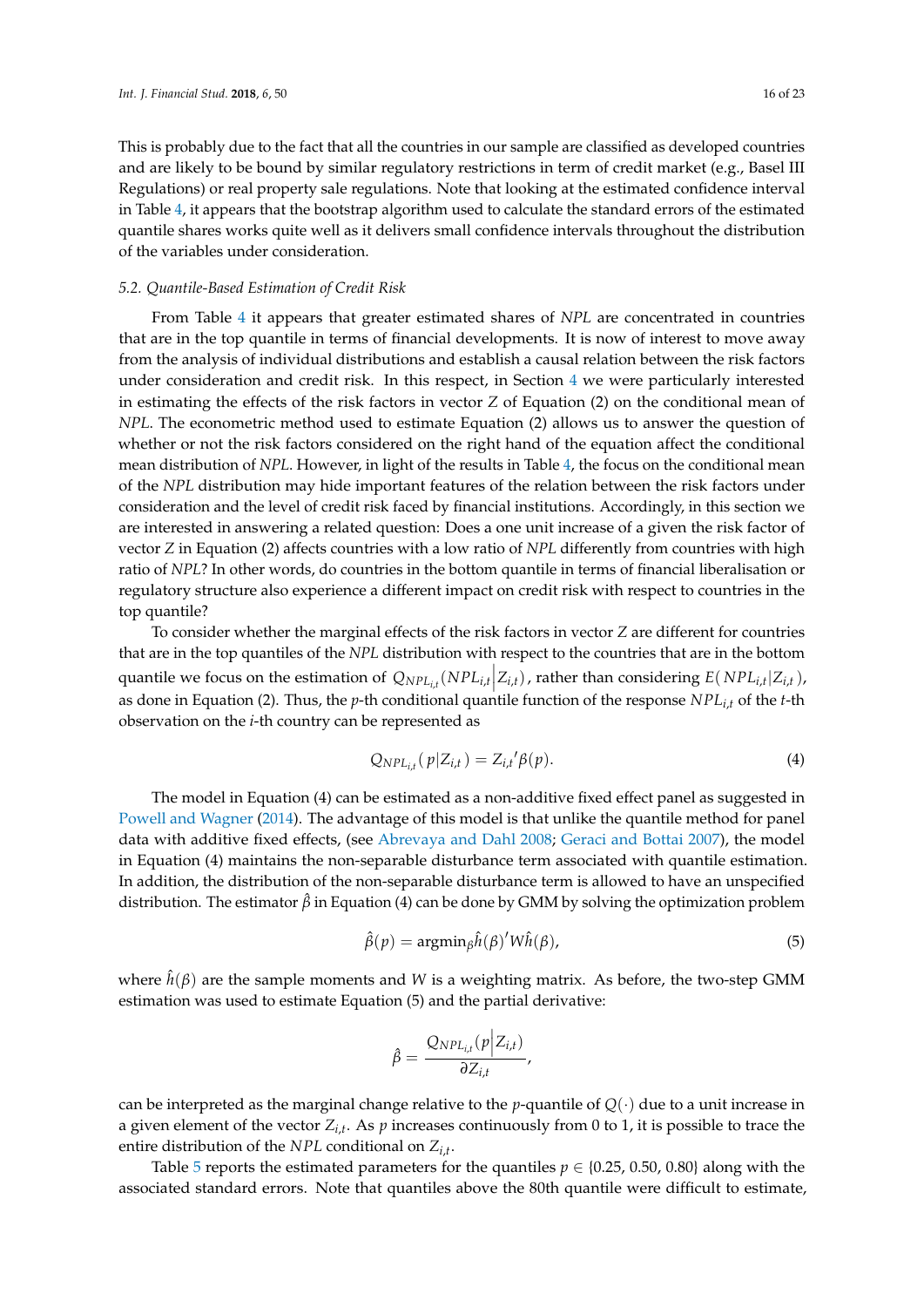<span id="page-16-0"></span>probably due to the small number of observations in these quantiles, therefore estimation was restricted up to the 80th quantile. The first column of Table [5](#page-16-0) reports the dependent variable by quantile, whereas risk factors are reported in column two. In column three, the estimated coefficients of Equation (4) for the respective quantile are reported, whereas in the fourth column the corresponding standard errors of the estimated coefficient are reported.

| Quantile    | <b>Risk Factors</b> | Coefficient | <b>Standard Error</b> |
|-------------|---------------------|-------------|-----------------------|
| $NPL_{O25}$ | $FD_{i,t}$          | 0.365       | 1.114                 |
|             | $CMR_{i,t}$         | $-0.489$    | 0.704                 |
|             | $RPS_{i,t}$         | $-0.037$    | 0.265                 |
| $NPL_{Q50}$ | $FD_{i.t}$          | $0.808*$    | 0.478                 |
|             | $CMR_{i,t}$         | $-0.253$    | 0.405                 |
|             | $RPS_{i,t}$         | $-0.030$    | 0.424                 |
| $NPL_{O80}$ | $FD_{i.t}$          | $2.027***$  | 0.798                 |
|             | $CMR_{i,t}$         | $-0.194*$   | 0.088                 |
|             | $RPS_{i.t}$         | $-0.457$ *  | 0.279                 |

**Table 5.** Estimated parameters for fixed effect quantile panel regression.

Note: Estimated coefficients two-step GMM estimation procedure with standard errors. \* Significant at 10%; \*\*\* Significant at 1%.

Looking at the results in Table [5,](#page-16-0) it appears that the estimated coefficient of *FDi*,*<sup>t</sup>* is positive and significantly different from zero only for countries above the bottom quantile of *NPL*. Also, the magnitude of the estimated parameter is relatively low for countries in the median quantile of *NPL* distribution, but increases sharply for those countries in the top quantile. Therefore, the marginal effect on credit risk of a one unit increase of *NPL* ratio in countries in the top quantile is much greater than the marginal effect in countries that find themselves in the desirable bottom quantile. With regard to the effect of *CMRi*,*<sup>t</sup>* , the negative signs of the estimated parameters confirm the results in Table [3.](#page-12-0) However, from Table [5](#page-16-0) it appears that credit market regulations are binding only in countries above the median quantile, whereas the estimated parameter is not significant for countries in the lowest quantile. Similarly, the marginal effect of *RPSi*,*<sup>t</sup>* on credit risk is much smaller than *FDi*,*<sup>t</sup>* and is significant only for countries in the top quantile of *NPL* distribution.

To summarize the results above, there is great evidence that (de)-regulation has had an important impact on the credit risk faced by financial institutions in the period under investigation. The results in Tables [4](#page-14-0) and [5](#page-16-0) may have important consequences for the transmission of monetary policy via the credit channel, as widespread imperfections in the credit market, such as asymmetric information or imperfect contract enforceability, affect the lending policy of banks and therefore the transmission channels of monetary policy (see for example [\(Bernanke and Gertler](#page-20-5) [1995\)](#page-20-5)).

#### *5.3. The Financial Accelerator Mechanism and Credit Risk*

In their influential paper, [Bernanke et al.](#page-20-1) [\(1996\)](#page-20-1) suggested that the financial accelerator mechanism described in Section [2](#page-2-0) amplifies and propagates the responses of the economy to various shocks. The key idea behind the financial accelerator is that under the assumption of a fixed leverage ratio, positive or negative shocks to income have a pro-cyclical effect on the borrowing capacity of households and firms. In particular, when house prices fall, households have a smaller deposit (i.e., lower loan to value ratio) available than they otherwise would for the purchase of their next home. Therefore, home owners are able to obtain less favorable mortgage interest rates when renegotiating their mortgage and have less scope for extracting additional equity to finance consumption. In general, fluctuations in the real estate market significantly affect the value of houses as collateral and therefore strongly influence borrowing conditions for households. Accordingly, in this section we extend our analysis to consider the role of housing as collateral for household borrowing. We are particularly interested in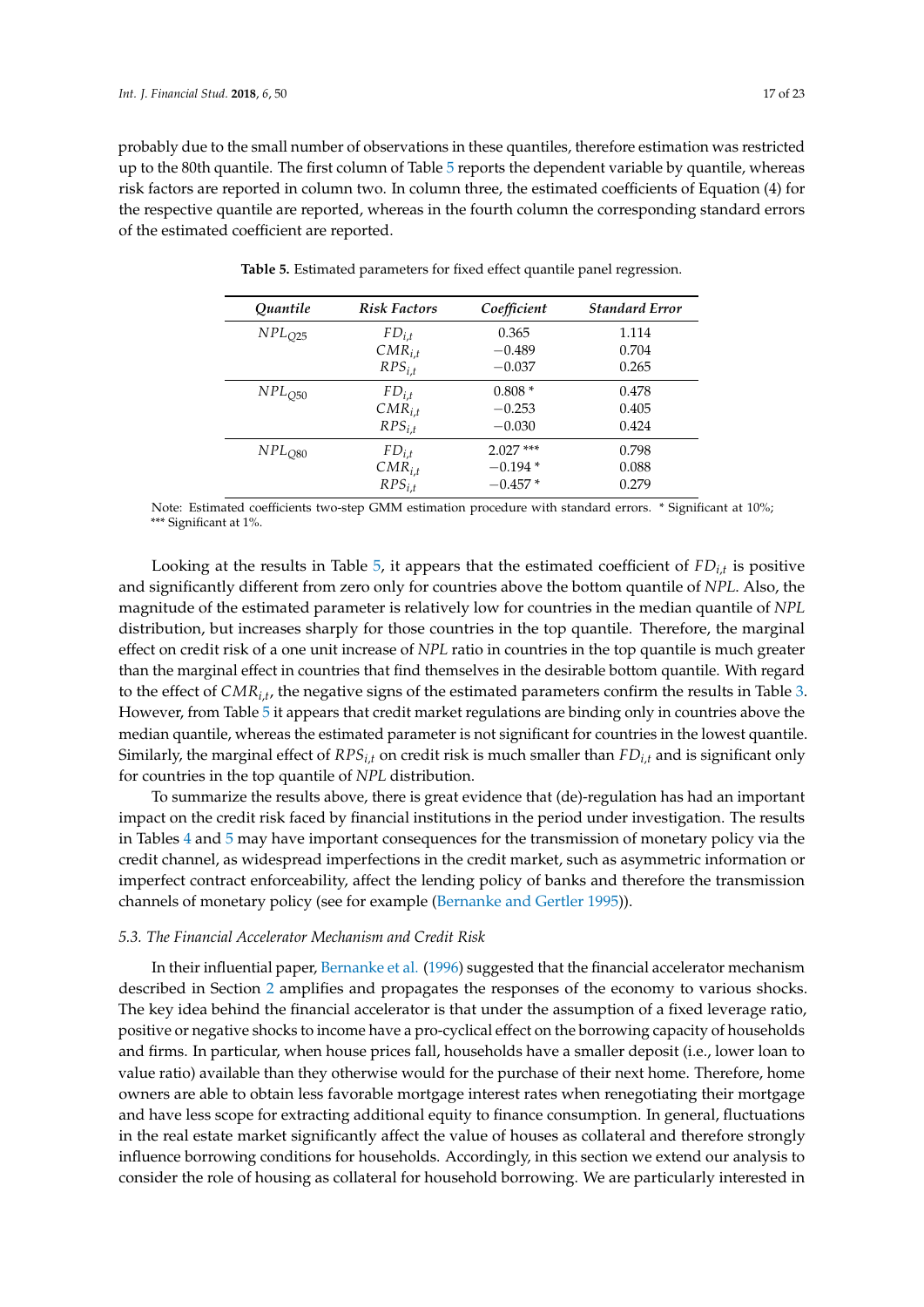understanding whether the recent deregulation of the credit markets has reinforced the accelerator mechanism by amplifying the responses of the economy to macroeconomic shocks. In principle, cheaper access to home equity means that, for a given house price rise, more additional borrowing will be devoted to consumption relative to housing investment. We conjecture that house prices play an important role in amplifying the transmission mechanism of shocks since housing is used as collateral to reduce the agency costs associated with borrowing to finance housing investment and consumption. Therefore, in principle, positive shocks to household income translate into larger house price increases in countries where the prevailing leverage ratios are higher and smaller in countries where such leverage ratios are lower.

With this target in mind, we calculated a time-varying correlation coefficient between *NPL* and *FD*. If it is actually the case that house prices have an impact on consumption via credit market effects, we should see the correlation between *FD* and *NPL* changing over time. In particular, the correlation should be negative during periods of credit expansion, since the increase in house prices makes more collateral available to homeowners. This in turn may encourage households to borrow more in the form of mortgage equity withdrawal to finance the desired levels of consumption and housing investment. On the other hand, the correlation should be positive during the contraction phases of the housing market, since homeowners with low or negative equity will increasingly be driven to default. Also, if this is actually the case, and the magnitude of the propagation of the financial accelerator effect is greater for those countries with high leverage ratios, we should see countries in the top quantile of *FD* in Table [4](#page-14-0) having a different correlation pattern with respect to countries in the bottom quantile.

To investigate the hypothesis above we first classified each country in the sample according to the degree of financial liberalization by considering the quantile distribution of *FD* for each country over time. In order to classify the countries according to the degree of financial liberalization, each country *i* at time *t* was classified as belonging to the 25th, 50th, 80th or the 100th percentile of the *FD* distribution by assigning a code from 1 to 4 to each percentile; the 25th percentile being code 1 and the 100th percentile being code 4. In doing so, we were able to classify each country, in each year, as belonging to a given group according to the code assigned. Finally, for each country the closest integer of the arithmetic average of the assigned code over the time was taken and the countries in the sample were classified into four groups. Note that given the short timespan considered in the sample, for the majority of the countries, the code assigned did not show much variation. Table [A3](#page-20-12) in Appendix [A](#page-19-1) reports the classification of the countries by code.

Figure [1](#page-18-1) shows the time-varying coefficients between *NPL* and *FD* by code. In particular, Figure [1a](#page-18-1)–d reports the time-varying correlation coefficients between *NPL* and *FD* for countries in code 1, 2, 3 and 4, respectively. For each code, the time-varying correlation coefficients between the *NPL* and *FD* were calculated using a three-year moving window as follows

$$
\rho_t = \frac{\sum_{t=T-9}^{T} (NPL - \overline{NPL})(FD - \overline{FD})}{\sqrt{\sum_{t=T-9}^{T} (NPL - \overline{NPL})^2} \sqrt{\sum_{t=T-9}^{T} (FD - \overline{FD})^2}}
$$

From Figure [1a](#page-18-1)–d it appears that the correlation between *NPL* and *FD* changes over time quite substantially, no matter the country code taken into consideration. There is clear evidence that the subprime mortgage crisis that originated in the U.S. toward the end 2005 had an impact in all the countries under consideration. Indeed, regardless of the code under consideration, starting from 2006, the calculated correlation coefficients have positive signs, thus confirming the predictions of the financial accelerator model in [Bernanke et al.](#page-20-1) [\(1996\)](#page-20-1). Also, it appears that the financial accelerator mechanism is greater for countries classified in code 4, which have a higher leverage ratio. Indeed, looking at Figure [1a](#page-18-1)–c it appears that for countries coded 1–3 the signs of *ρ<sup>t</sup>* show the features of a mean reverting stochastic process, since after 2008 the positive sign started to revert back to a negative sign. However, the same is not true for code 4 countries, where the positive signs of *ρ<sup>t</sup>*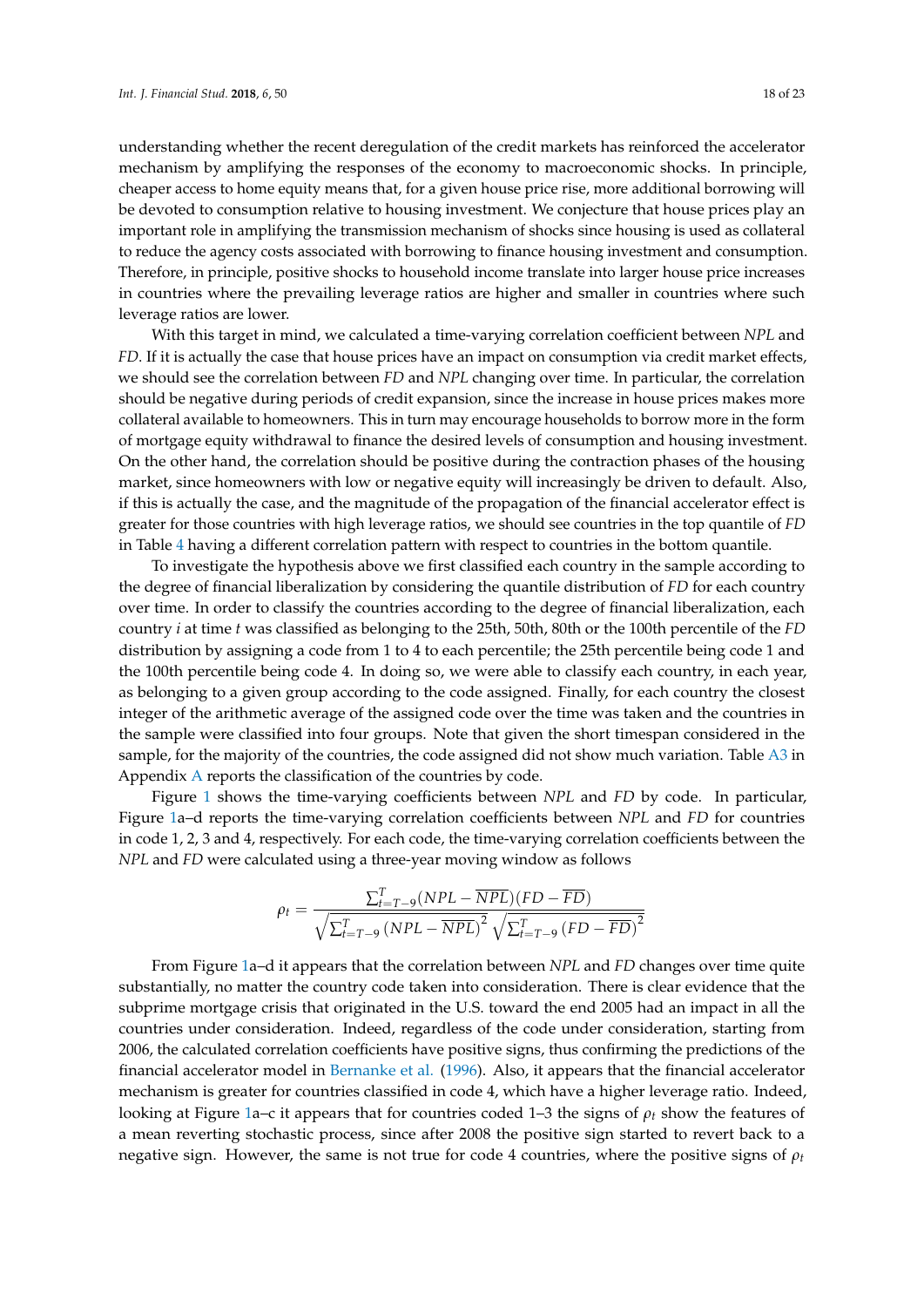show greater persistence over time and actually fail to revert to the negative sign over the period under consideration.

<span id="page-18-1"></span>

correlation coefficients in the y-axes. See Table [A3](#page-20-12) for country code classification. **Figure 1.** Time-varying correlation coefficients between *FD* and *NPL* by country code. Note: Time-varying

varying correlation coefficients in the y-axes. See Table A3 for country code classification.

The results in Figure 1a–d also suggest that house prices have a direct impact on consumption The results in Figure [1a](#page-18-1)–d also suggest that house prices have a direct impact on consumption via credit market effects. From the negative signs of  $\rho_t$  it appears that homeowners use houses as  $\mu$ collateral to extend the amount of loans, since borrowing on a secured basis against ample housing collateral to extend the amount of loans, since borrowing on a secured basis against ample housing collateral is generally cheaper than borrowing against little collateral or borrowing on an unsecured collateral is generally cheaper than borrowing against little collateral or borrowing on an unsecured basis (via a personal loan or credit card). Thus, an increase in house prices makes more collateral basis (via a personal loan or credit card). Thus, an increase in house prices makes more collateral available to homeowners, which in turn encourages them to borrow more in the form of mortgage in the form of mortgage equity withdrawal, to finance desired levels of consumption and housing investment. This effect of the credit market on consumption via households' collateral position has important consequences for policy makers and their desire to minimize large variations in the property markets in order to the little stabilize the economy. stabilize the economy.

#### <span id="page-18-0"></span>**6. Concluding Remarks**

In this paper, we investigated the determinants of non-performing loans. Particular attention was given to the housing markets and the effects of housing affordability on credit risk. Given the expansion of credit to the private sector in most developed countries, the effect of household indebtedness was also considered. Finally, the characteristic of the financial systems and regulations in which financial institutions operate were included in the analysis.

In line with the literature (see for example [\(Louzis et al.](#page-21-16) [2012;](#page-21-16) [Salas and Saurina](#page-22-6) [2002\)](#page-22-6)), it was found that macroeconomic conditions have a non-negligible impact on credit risk. The quality of lending for households varies inversely with *GDP* and house prices, and positively with the unemployment rate and interest rate. Evidence from analyzing a large panel of data also suggest that household affordability is positively correlated with credit risk. Similarly, an increase in household indebtedness positively effects credit risk.

From our analysis, it emerged that loose credit market regulations and restrictions to property markets play an important role in the determination the risk of loan portfolios. It was found that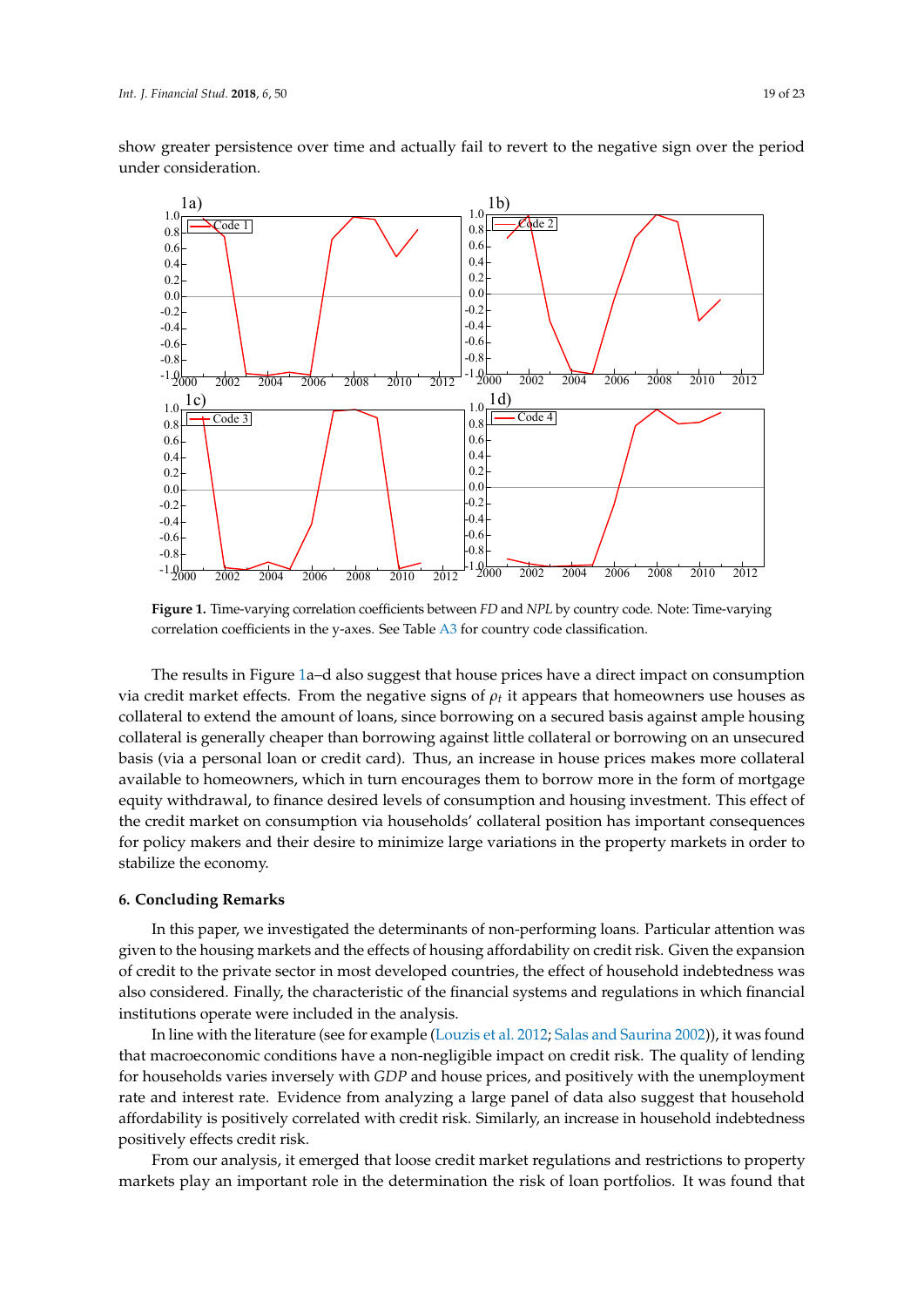financial institutions in countries that are at the bottom quantile in terms of credit market liberalization and in the top quantile in terms of property market regulations, *ceteris paribus*, also experience lower credit risk. This result corroborates the findings of several empirical works. For example, [Dell'Ariccia et al.](#page-21-3) [\(2012\)](#page-21-3) found that innovations such as mortgage securitization contributed to a deterioration in underwriting standards in countries such as the United States in the recent financial crisis, whereas covered bonds contributed to safer mortgages in Europe.

Our findings have several implications in terms of financial regulations and housing policy. Specifically, there is evidence that household financial fragility interacts with the regulations in which financial institutions operate via the credit channel. Widespread imperfections in the credit market, such as asymmetric information or imperfect contract enforceability, result in suboptimal credit policy. In turn, the credit channel affects financial stability and the wider economy. This suggests that regulatory authorities should closely monitor the mortgage market and enforce the measure of risk management on financial institutions. Relying on banks' voluntary efforts to manage bad loans may not be enough. Regulatory authorities may want to guide banks as to the optimal use of their capital buffers and determine target loan loss provisions. On their side, financial institutions may review the range of risk strategies available and their respective financial impact. In this respect, stress testing exercises may be used to evaluate the risk exposure of bank's portfolio to macroeconomic conditions.

Another implication of our empirical study is that housing finance systems deeply affect household financial fragility, and therefore credit risk. In this respect, regulators may impose lower loan-to-value (LTV) ceilings to mitigate the impact of the financial accelerator mechanism by reducing the transmission from increases in income to increases in house prices. A growing literature shows that the LTV policy is a promising road to greater financial stability (see for example [\(Crowe et al.](#page-21-25) [2011;](#page-21-25) or [Claessens et al.](#page-21-26) [2012\)](#page-21-26)).

**Author Contributions:** Both authors contributed equally to the paper.

**Conflicts of Interest:** The authors declare no conflict of interest.

#### <span id="page-19-1"></span><span id="page-19-0"></span>**Appendix A**

| Component   |       |                          |       |       | Eigenvalue Difference Proportion Cumulative Value Cumulative Proportion |
|-------------|-------|--------------------------|-------|-------|-------------------------------------------------------------------------|
| Component 1 | 1.916 | 1.832                    | 0.952 | 1.916 | 0.958                                                                   |
| Component 2 | 0.083 | $\overline{\phantom{0}}$ | 0.045 | 2.000 | 1.000                                                                   |

**Table A1.** Principal component analysis for housing affordability, (*HAi*,*<sup>t</sup>* ).

Principal component analysis on "price to income" and "price to rent". Note that the eigenvalue accompanying the first component is significantly higher than the one on the second and can explain around 95% of the standardized variance in the variables under consideration. Thus, the first component is used as a summary indicator of housing affordability.

| <b>Table A2.</b> Principal component analysis for financial development, $(FD_{i,t})$ . |  |  |
|-----------------------------------------------------------------------------------------|--|--|
|-----------------------------------------------------------------------------------------|--|--|

<span id="page-19-2"></span>

| Component   |       |        |       |       | Eigenvalue Difference Proportion Cumulative Value Cumulative Proportion |
|-------------|-------|--------|-------|-------|-------------------------------------------------------------------------|
| Component 1 | 1.724 | 1.448  | 0.862 | 1.724 | 0.862                                                                   |
| Component 2 | 0.275 | $\sim$ | 0.137 | 2.000 | 1.000                                                                   |

Principal component analysis on "mortgage to GDP" and "domestic credit provided to the private sector to GDP". The principal component analysis in Table [A2](#page-19-2) shows that the eigenvalue associated with the first component is significantly higher than one and can explain more than 86% of the standardised variance in the two variables, while the second component represents only around 13% of these variations. Therefore, the first component proxy for financial developments.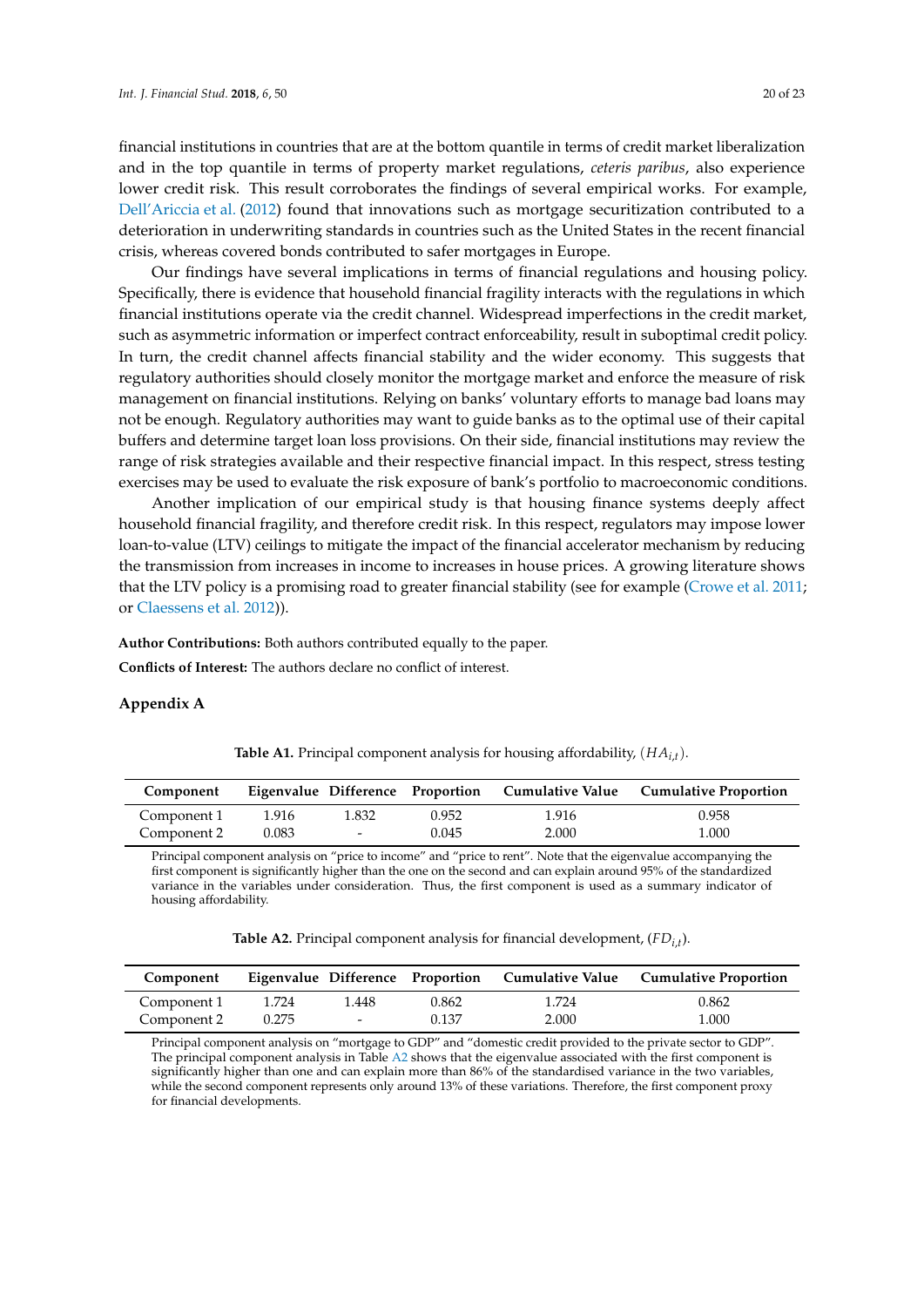| Country        | Code           |
|----------------|----------------|
| Australia      | 3              |
| Austria        | $\overline{c}$ |
| Belgium        | $\mathbf{1}$   |
| Canada         | 3              |
| Czech Republic | $\mathbf{1}$   |
| Denmark        | 4              |
| Estonia        | 1              |
| Finland        | $\mathbf{1}$   |
| France         | $\overline{c}$ |
| Germany        | $\overline{c}$ |
| Ireland        | 3              |
| Italy          | $\mathbf{1}$   |
| Japan          | 3              |
| Luxembourg     | 3              |
| Netherland     | $\overline{4}$ |
| New Zealand    | 3              |
| Norway         | $\overline{2}$ |
| Poland         | $\mathbf{1}$   |
| Portugal       | 3              |
| Spain          | 3              |
| Switzerland    | 4              |
| United Kingdom | 4              |
| <b>USA</b>     | 4              |

<span id="page-20-12"></span>**Table A3.** Classification of countries according to the degree of financial liberalization.

Note: Code 1, 2,3 and 4 correspond to the 25th, 50th, 80th and 100th percentale of *FD*, respectively.

## **References**

- <span id="page-20-11"></span>Abrevaya, Jason, and Christian M. Dahl. 2008. The effects of birth inputs on birthweight. *Journal of Business and Economic Statistics* 26: 379–97. [\[CrossRef\]](http://dx.doi.org/10.1198/073500107000000269)
- <span id="page-20-0"></span>Andrews, Nancy O. 1998. Trends in the supply of affordable housing. Paper presented at Meeting America's Housing Needs.
- <span id="page-20-8"></span>Arellano, Manuel, and Stephen Bond. 1991. Some tests of specification for panel data: Monte Carlo evidence and an application to employment equations. *Review of Economic Studies* 58: 277–97. [\[CrossRef\]](http://dx.doi.org/10.2307/2297968)
- <span id="page-20-9"></span>Arellano, Manuel, and Olympia Bover. 1995. Another look at the instrumental variable estimation of error components models. *Journal of Econometrics* 68: 29–51. [\[CrossRef\]](http://dx.doi.org/10.1016/0304-4076(94)01642-D)
- <span id="page-20-6"></span>Barrell, Ray, E. Philip Davis, Dilruba Karim, and Iana Liadze. 2010. Bank regulation, property prices and early warning systems for banking crises in OECD countries. *Journal of Banking and Finance* 34: 2255–64. [\[CrossRef\]](http://dx.doi.org/10.1016/j.jbankfin.2010.02.015)
- <span id="page-20-7"></span>Berger, Allen N., Asli Demirguc-Kunt, Ross Levine, and Joseph G. Haubrich. 2004. Bank and competition: An evolution in the making. *Journal of Money, Credit and Banking* 36: 433–51. [\[CrossRef\]](http://dx.doi.org/10.1353/mcb.2004.0040)
- <span id="page-20-5"></span>Bernanke, Ben S., and Mark Gertler. 1995. Inside the black box: The credit channel of monetary policy transmission. *Journal of Economic Perspectives* 9: 27–48. [\[CrossRef\]](http://dx.doi.org/10.1257/jep.9.4.27)
- <span id="page-20-1"></span>Bernanke, Ben S., Mark Gertler, and Simon Gilchrist. 1996. The financial accelerator and the flight to quality. *Review of Economics and Statistics* 78: 1–15. [\[CrossRef\]](http://dx.doi.org/10.2307/2109844)
- <span id="page-20-10"></span>Blundell, Richard, and Stephen Bond. 1998. Initial conditions and moment restrictions in dynamic panel data models. *Journal of Econometrics* 87: 115–43. [\[CrossRef\]](http://dx.doi.org/10.1016/S0304-4076(98)00009-8)
- <span id="page-20-2"></span>Borio, Claudio E., and Philip William Lowe. 2002. *Asset Prices, Financial and Monetary Stability: Exploring the Nexus*. Bank for International Settlements Working Paper No. 114. Basel: Bank for International Settlements.
- <span id="page-20-4"></span>Borsch-Supan, Axel. 1994. Housing market regulations and housing market performance in the United States, Germany, and Japan. In *Social Protection versus Economic Flexibility: Is There a Trade-Off?*. Edited by Rebecca M. Blank. Chicago: University of Chicago Press.
- <span id="page-20-3"></span>Boyd, John, and Gianni De Nicolò. 2005. The theory of bank risk taking and competition revisited. *Journal of Finance* 60: 1329–43. [\[CrossRef\]](http://dx.doi.org/10.1111/j.1540-6261.2005.00763.x)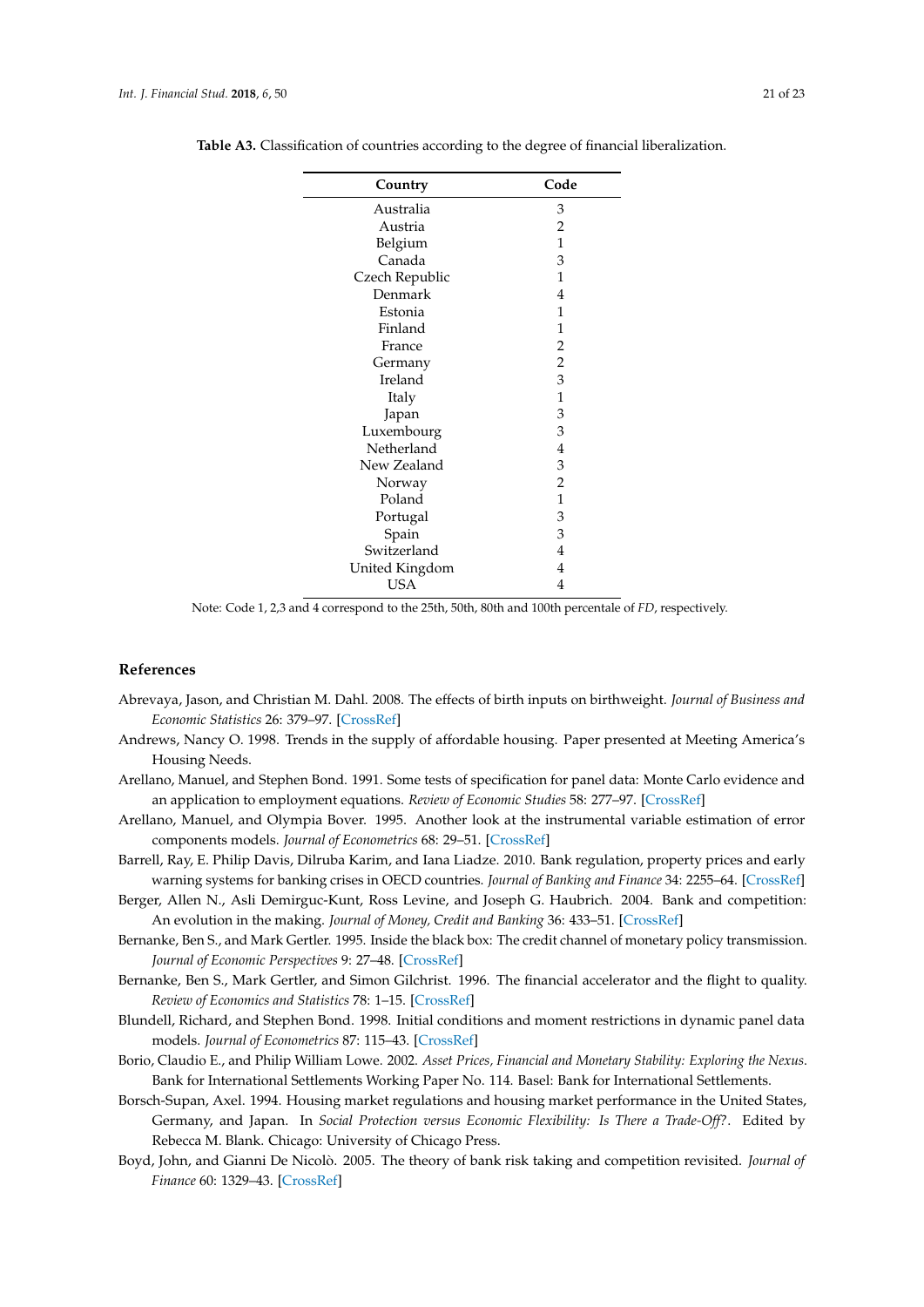- <span id="page-21-9"></span>Calza, Alessandro, Tommaso Monacelli, and Livio Stracca. 2007. *Mortgage Markets, Collateral Constraints, and Monetary Policy: Do Institutional Factors Matter?*. CEPR Discussion Papers No. 6231. Washington, DC: CEPR.
- <span id="page-21-26"></span>Claessens, Stijn, M. Ayhan Kose, and Marco E. Terrones. 2012. How do business and financial cycles interact? *Journal of International Economics* 87: 178–90. [\[CrossRef\]](http://dx.doi.org/10.1016/j.jinteco.2011.11.008)
- <span id="page-21-25"></span>Crowe, Christopher, Giovanni Dell'Ariccia, Deniz Igan, and Paul Rabanal. 2011. How to deal with real estate Booms: Lessons from country experiences. *Journal of Financial Stability* 9: 300–19. [\[CrossRef\]](http://dx.doi.org/10.1016/j.jfs.2013.05.003)
- <span id="page-21-7"></span>Daglish, Toby. 2009. What motivates a subprime borrower to default? *Journal of Banking & Finance* 33: 681–93.
- <span id="page-21-3"></span>Dell'Ariccia, Giovanni, Deniz Igan, and Luc Laeven. 2012. Credit booms and lending standards: Evidence from the subprime mortgage market. *Journal of Money, Credit and Banking* 44: 367–84.
- <span id="page-21-12"></span>Demirguc-Kunt, Asli, and Enrica Detragiache. 1998. The determinants of banking crises in developed and developing countries. *IMF Staff Paper* 45: 81–109. [\[CrossRef\]](http://dx.doi.org/10.2307/3867330)
- <span id="page-21-6"></span>Favara, Giovanni, and Jean Imbs. 2015. Credit supply and the price of housing. *American Economic Review* 105: 958–92. [\[CrossRef\]](http://dx.doi.org/10.1257/aer.20121416)
- <span id="page-21-19"></span>Fry, Maxwell J. 1997. In Favour of financial liberalisation. *The Economic Journal: The Quarterly Journal of the Royal Economic Society* 107: 754–70. [\[CrossRef\]](http://dx.doi.org/10.1111/j.1468-0297.1997.tb00041.x)
- <span id="page-21-24"></span>Geraci, Marco, and Matteo Bottai. 2007. Quantile regression for longitudinal data using the asymmetric Laplace distribution. *Biostatistics* 8: 140–54. [\[CrossRef\]](http://dx.doi.org/10.1093/biostatistics/kxj039) [\[PubMed\]](http://www.ncbi.nlm.nih.gov/pubmed/16636139)
- <span id="page-21-0"></span>Gerlach, Stefan, and Wensheng Peng. 2005. Bank lending and property prices in Hong Kong. *Journal of Banking & Finance* 29: 461–81.
- <span id="page-21-4"></span>Girouard, Nathalie, and Sveinbjörn Blondal. 2001. *House Prices and Economic Activity*. OECD Working Paper No. 279. Paris: OECD.
- <span id="page-21-21"></span>Gwartney, James, Robert Lawson, and Joshua Hall. 2017. *Economic Freedom of the World: 2017 Annual Report*. Toronto: Fraser Institute.
- <span id="page-21-22"></span>Hansen, Lars Peter. 1982. Large sample properties of generalized method of moments estimators. *Econometrica* 50: 1029–54. [\[CrossRef\]](http://dx.doi.org/10.2307/1912775)
- <span id="page-21-5"></span>Hott, Chrisitan. 2011. Lending behaviour and real estate prices. *Journal of Banking and Finance* 35: 2429–42. [\[CrossRef\]](http://dx.doi.org/10.1016/j.jbankfin.2011.02.001)
- <span id="page-21-8"></span>Iacoviello, Matteo. 2005. House prices, borrowing constraints, and monetary policy in the business cycle. *American Economic Review* 95: 739–64. [\[CrossRef\]](http://dx.doi.org/10.1257/0002828054201477)
- <span id="page-21-15"></span>Iacoviello, Matteo, and Raoul Minetti. 2008. The credit channel of monetary policy: Evidence from the housing Market. *Journal of Macroeconomics* 30: 69–96. [\[CrossRef\]](http://dx.doi.org/10.1016/j.jmacro.2006.12.001)
- <span id="page-21-11"></span>Jappelli, Tullio, Marco Pagano, and Marco Di Maggio. 2008. Households' indebtedness and financial fragility. *Journal of Financial Management, Markets and Institutions* 1: 26–35.
- <span id="page-21-13"></span>Kaminsky, Graciela L., and Carmen M. Reinhart. 1999. The twin crises: The causes of banking and balance of payments problems. *The American Economic Review* 89: 473–500. [\[CrossRef\]](http://dx.doi.org/10.1257/aer.89.3.473)
- <span id="page-21-23"></span>Kapetanios, George. 2008. A bootstrap procedure for panel data sets with many cross-sectional units. *The Econometrics Journal* 11: 396–408. [\[CrossRef\]](http://dx.doi.org/10.1111/j.1368-423X.2008.00243.x)
- <span id="page-21-14"></span>Keeley, Michael C. 1990. Deposit insurance, risk, and market power. *American Economic Review* 80: 1183–200.
- <span id="page-21-20"></span>King, Robert G., and Ross Levine. 1993. Finance and growth: Schumpeter might be right. *The Quarterly Journal of Economics* 108: 717–37. [\[CrossRef\]](http://dx.doi.org/10.2307/2118406)
- <span id="page-21-17"></span>Lawrance, Emily. 1995. Consumer default and the life cycle model. *Journal of Money, Credit and Banking* 27: 939–54. [\[CrossRef\]](http://dx.doi.org/10.2307/2077781)
- <span id="page-21-16"></span>Louzis, Dimitrios P., Angelos T. Vouldis, and Vasilios L. Metaxas. 2012. Macroeconomic and bank-specific determinants of non-performing loans in Greece: A comparative study of mortgage, business and consumer loan portfolios. *Journal of Banking and Finance* 36: 1012–27. [\[CrossRef\]](http://dx.doi.org/10.1016/j.jbankfin.2011.10.012)
- <span id="page-21-18"></span>MacLennan, Duncan, and Ruth Williams. 1990. *Affordable Housing in Britain and America*. New York: Joseph Rowntree Foundation.
- <span id="page-21-10"></span>Marcucci, Juri, and Mario Quagliariello. 2008. Is bank portfolio riskiness procyclical? Evidence from Italy using a vector autoregression. *Journal of International Financial Markets, Institutions and Money* 18: 46–63. [\[CrossRef\]](http://dx.doi.org/10.1016/j.intfin.2006.05.002)
- <span id="page-21-1"></span>Matheson, Troy D. 2013. *The Global Financial Crisis: An Anatomy of Global Growth*. International Monetary Fund Working Paper No. 13/76. Washington, DC: International Monetary Fund.
- <span id="page-21-2"></span>Minshkin, Frederic S. 2011. Over the cliff: From the subprime to the global financial crisis. *Journal of Economic Perspectives* 25: 49–70. [\[CrossRef\]](http://dx.doi.org/10.1257/jep.25.1.49)